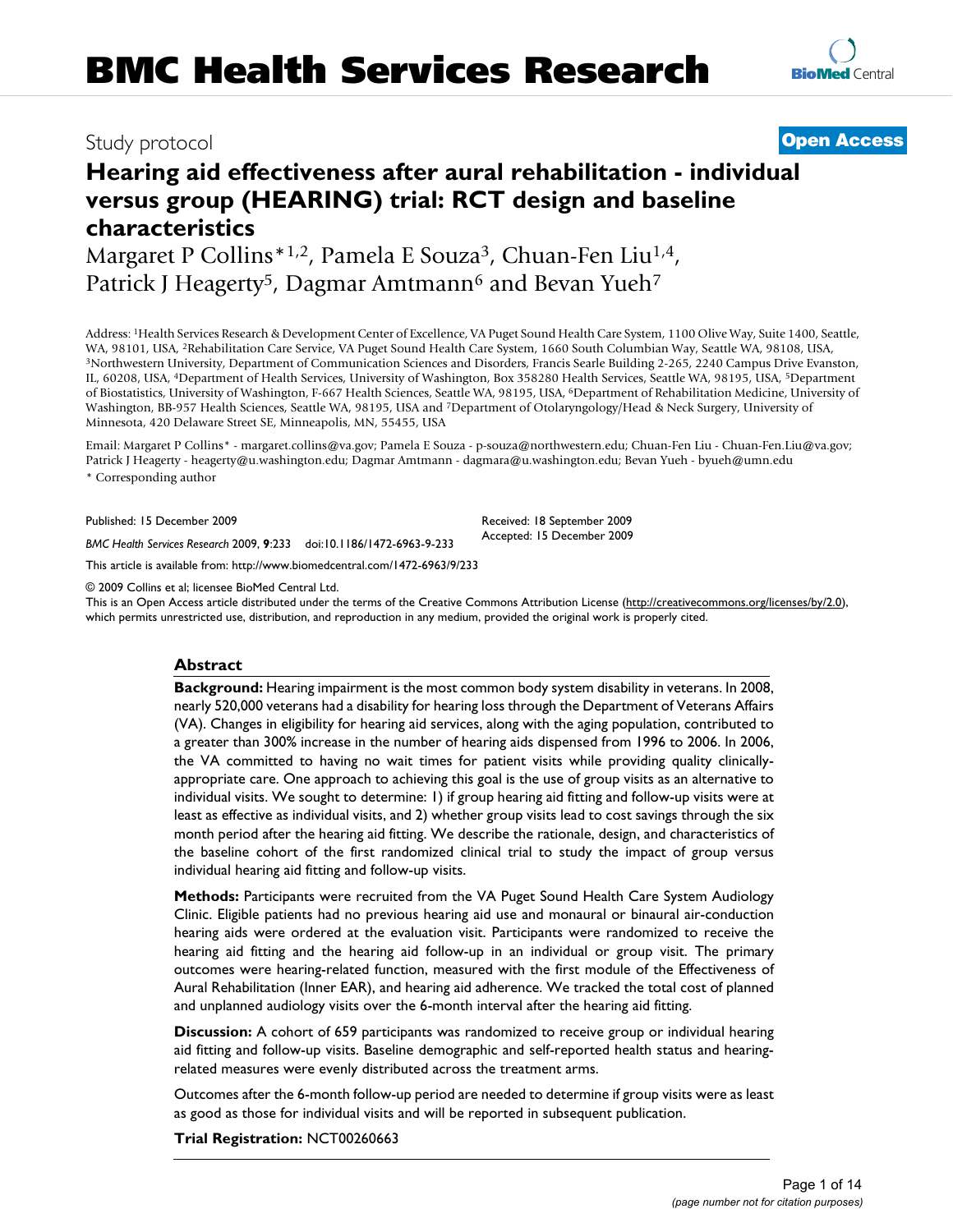# **Background**

In 2008, nearly 520,000 veterans had a disability for hearing loss through the Department of Veterans Affairs (VA), making hearing impairment the most common body system disability in veterans [1]. Changes in eligibility for hearing aid services through the Veterans' Health Care Eligibility Reform Act of 1996 (Public Law 104-262) and the Veterans Health Administration (VHA) Directive 96-069 of 1997, along with the aging population, contributed to a greater than 300% increase in the number of hearing aids dispensed from 1996 to 2006 [2]. VHA Directive 2008-070 further expanded eligibility and will likely contribute to additional increases in demand.

Further, in 2006 the VA committed to having no wait times for patient visits while providing quality clinicallyappropriate care (VHA Directive 2006-028). Implementation of Systems Redesign (SR) tools were recommended to help accomplish this goal. One of the SR principles aimed at reducing demand is the use of group visits as an alternative to individual visits. For new hearing aid users, the initial orientation and follow-up sessions may be well suited to a group format because they consist of standardized teaching elements and discussion topics relevant to all participants. While group visit are a promising approach, it is important to know that they provide at least equivalent outcomes as individual visits before recommending widespread use of group visits.

Most of the research in audiology group visits has focused on group aural rehabilitation as a supplement to the standard one-on-one visit [3-18], and has suggested that such visits produce equivalent or even better patient outcomes compared to no additional rehabilitation. Some promising non-randomized observational studies suggests that group hearing aid visits can yield patient outcomes (e.g., hearing handicap, hearing-related function, satisfaction, adherence) that are at least as good as or better than the same care provided in an individual format [19-21]. If research using prospective randomized designs shows that group hearing aid visits provide equivalent or better outcomes, then routine use of group visits may be recommended as a means for reducing the strain on resources and waiting times while maintaining quality care. The purpose of this investigation was to conduct such a study by examining the impact of group versus individual hearing aid fitting and group versus individual hearing aid follow-up visits in terms of hearing-related outcomes and treatment costs. In this report, we describe the design of this trial and the baseline characteristics of the randomized cohort.

# **Methods**

We used a non-inferiority randomized clinical trial with a factorial design to determine: 1) if group visits were at least as effective as individual visits ('non-inferior') for two types of audiology visits (hearing aid fitting and hearing aid follow-up), as measured by hearing-related function and hearing aid adherence six months after hearing aid fitting, and 2) whether group visits led to cost savings through a six month acclimatization period after the hearing aid fitting.

We hypothesized that when compared to individual visits, group hearing aid fitting and follow-up visits would yield: 1) equivalent or improved hearing-related function (primary outcome) and equivalent or improved hearing aid adherence (secondary outcome), and 2) group visits would lead to cost savings from reduced audiology person-hours for initial rehabilitation, and equivalent or improved (lower) rates of unplanned visits in the sixmonth period after fitting.

New hearing aid participants were randomly assigned to a group or individual hearing aid fitting, and to a group or individual hearing aid follow-up (Figure 1). Therefore, participants could have received one of four visit combinations (Table 1): individual fit and individual follow-up (I-I); individual fit and group follow-up (I-G); group fit and individual follow-up (G-I); or group fit and group follow-up (G-G). Baseline questionnaires, described below, were completed prior to the hearing aid fitting. Follow-up questionnaires were completed after the fitting and follow-up visits, and six months after the fitting. In addition, participants completed session evaluation and knowledge retention questionnaires immediately after the fitting and follow-up visits. We describe the four types of visits, measures of effectiveness, and other aspects of data collection in detail below. The timing of data collection is summarized in Table 2.

# *Study Population*

Study participants were recruited from the Audiology Clinics at the Seattle and American Lake Divisions of the Puget Sound Health Care System from February 2006 through October 2007. Participants were eligible to enroll if they met the following criteria:

• No previous hearing aid use

• Monaural or binaural air-conduction hearing aids were fit as a result of findings at the hearing aid evaluation visit. Under the Veterans' Health Care Eligibility Reform Act of 1996 (Public Law 104-262) and the Veterans Health Administration Directive 96-069 of 1997, participants were eligible for VA hearing aids if they had a 10-100% disability rating for any medical condition, any disability rating for a hearing related condition, receiving aid and attendance or housebound benefits from the VA, former Prisoner of War,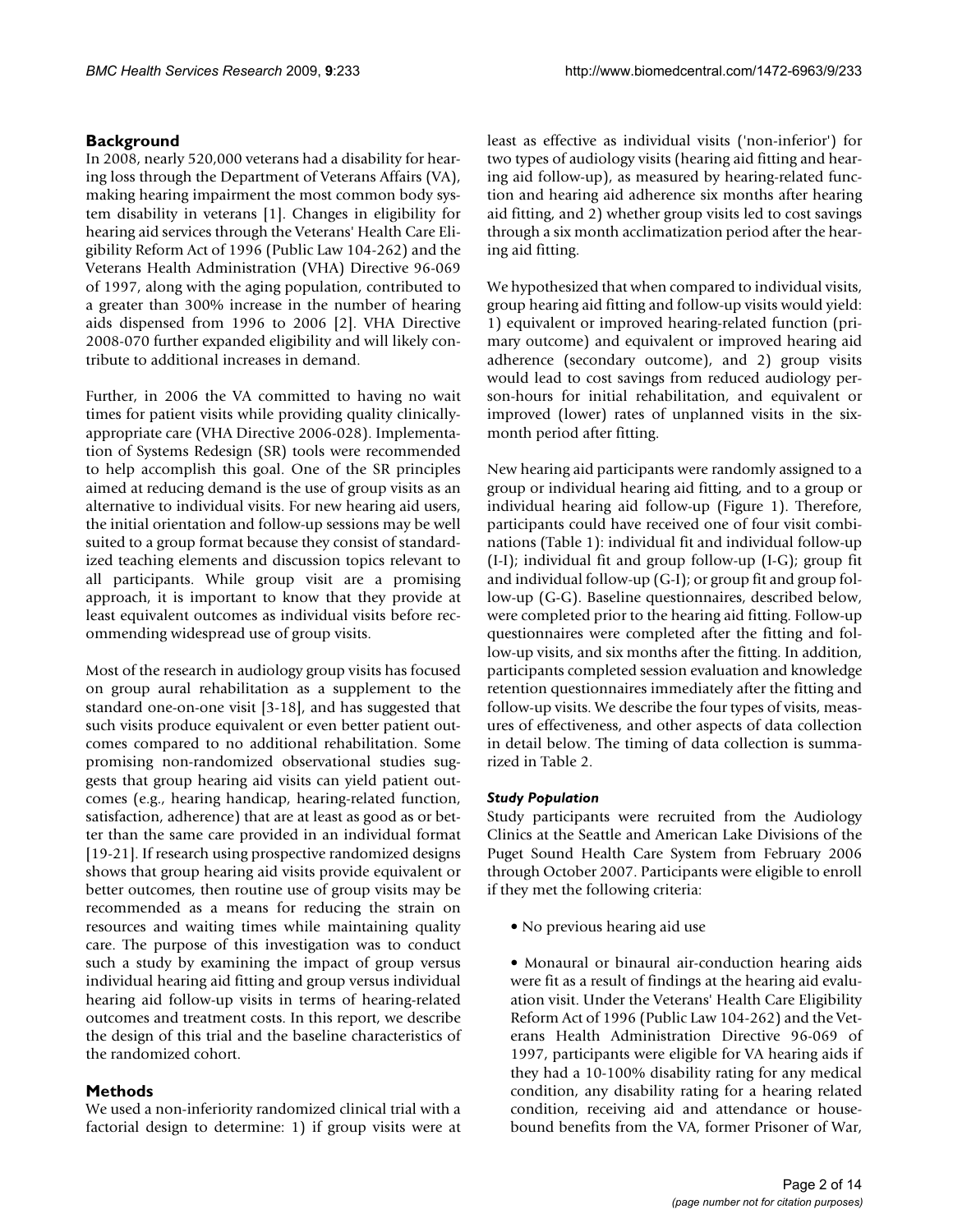

awarded a Purple Heart, receipt of benefits under Title 38, hearing loss resulting from another medical condition for which the veteran was receiving on-going VA care or that resulted from treatment of that condition, or hearing loss severe enough to interfere with the ability to participate actively in their own medical care

We excluded participants who met the following criteria:

- previous hearing aid use
- unable to participate in group instruction because of cognitive or physical restrictions
- unable to give informed consent
- unable to complete self-administered questionnaires written in simple English
- unwilling or unable to return for follow-up visit or complete follow-up questionnaires

| Table 1: Hearing aid fit and follow-up visit combinations. |  |
|------------------------------------------------------------|--|
|------------------------------------------------------------|--|

|                       |                   | <b>Fitting Type</b> |       |  |
|-----------------------|-------------------|---------------------|-------|--|
|                       |                   | <b>Individual</b>   | Group |  |
| <b>Follow-up Type</b> | <b>Individual</b> | $I-I$               | $G-I$ |  |
|                       | Group             | $I-G$               | $G-G$ |  |

## *Recruitment, Randomization, and Baseline Assessment Recruitment*

All participants being seen for a hearing aid evaluation were given a study flyer when they checked in for their hearing evaluation visit. The flyer briefly described the study and eligibility criteria. At the conclusion of the evaluation, participants who met the inclusion criteria were offered enrollment by the audiologist who conducted the evaluation. Participants who expressed interest were directed to an on-site research assistant (RA). The RA explained the study in detail in a quiet, private room and conducted the process of informed consent. Participants were offered \$50 (\$10 for each set of questionnaires completed, and an additional \$10 for completing all 4 questionnaires at the end of the 6-month period) as remuneration for the time and effort of participating. Remuneration was made with one payment six months after the hearing aid fitting.

#### *Randomization*

Participants were randomized to group or individual hearing aid fitting and to group or individual hearing aid follow-up. Randomization assignments were prepared ahead of time in variable blocks of four or eight participants, and then placed in sealed, opaque envelopes. Thus, RAs did not know which treatment participants would receive. After randomization, participants were scheduled for the hearing aid fitting and follow-up appointments according to their randomization assignments. Participants returned for the fitting three-to-four weeks after the evaluation. The follow-up appointment was scheduled for three-to-five weeks after the fitting.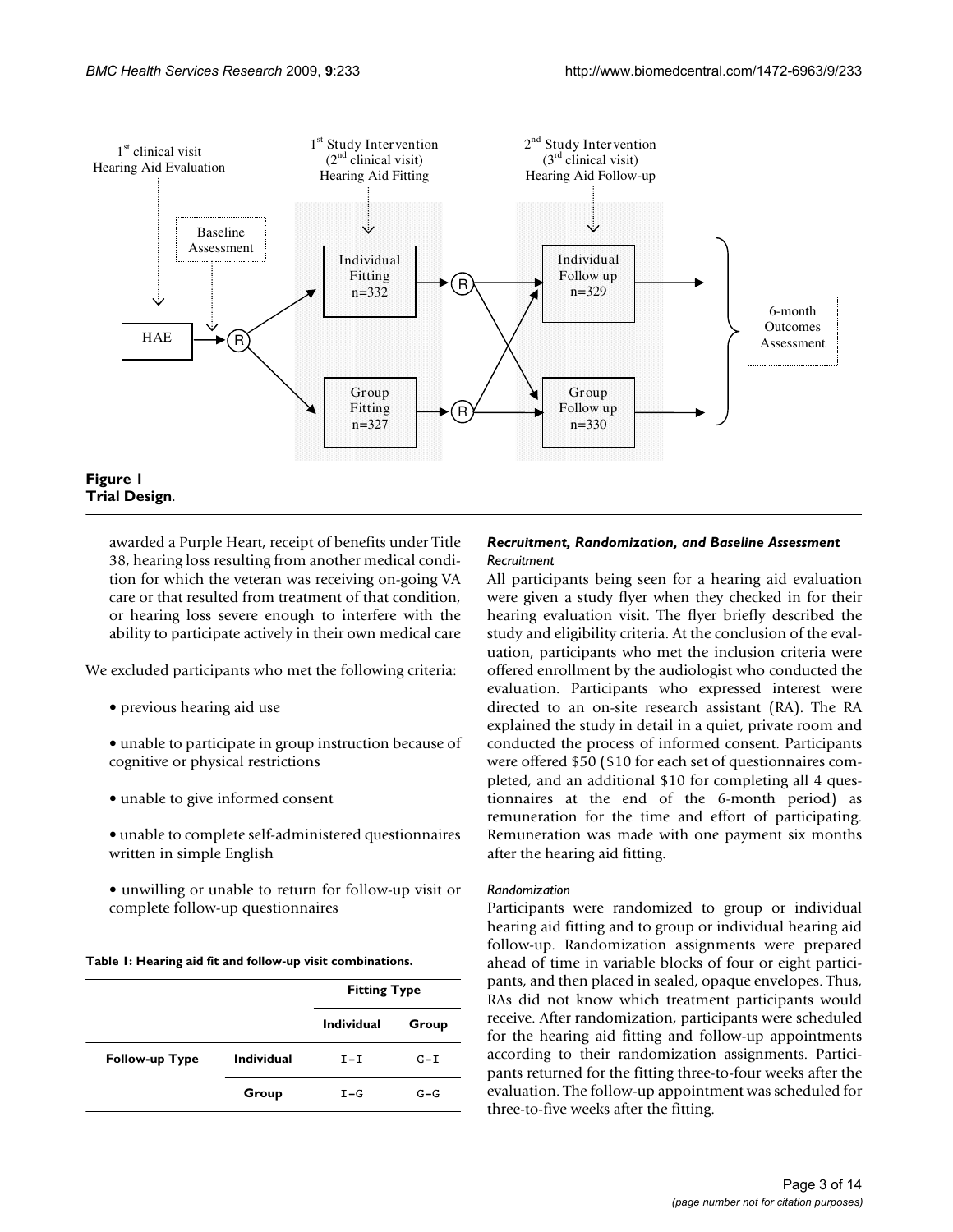#### **Table 2: Timing of data collection.**

| Variable                                 | <b>Source of Data</b> | <b>Baseline</b> | Fit & Follow-up           | 6-month Follow-up |
|------------------------------------------|-----------------------|-----------------|---------------------------|-------------------|
| <b>Baseline variables and co-variate</b> |                       |                 |                           |                   |
| Co-morbidity                             | SIC                   | $\pmb{\times}$  |                           |                   |
| General health status                    | $SF-12$               | $\pmb{\times}$  |                           | x                 |
| Psychiatric conditions                   | PHQ                   | x               | x                         | x                 |
| Demographics                             | <b>CPRS</b>           | x               |                           |                   |
| Type, degree of hearing loss             | <b>CPRS</b>           | $\pmb{\times}$  |                           |                   |
| Treatment (rehabilitation) data          |                       |                 |                           |                   |
| Session characteristics                  | Research Assistant    |                 | $\boldsymbol{\mathsf{x}}$ |                   |
| <b>Mediating Mechanisms</b>              | Questionnaire         |                 | $\pmb{\mathsf{x}}$        |                   |
| Hearing aid features                     | <b>CPRS</b>           |                 |                           | x                 |
| <b>Costs &amp; Utilization</b>           |                       |                 |                           |                   |
| Utilization: unplanned visits            | <b>CPRS</b>           |                 |                           | x                 |
| Costs of planned visits                  | CPRS, DSS             |                 |                           | x                 |
| Costs of unplanned visits                | CPRS, DSS             |                 |                           | x                 |
| <b>Outcomes Assessment</b>               |                       |                 |                           |                   |
| Hearing-related function                 | <b>EAR</b>            | $\pmb{\times}$  | x                         | x                 |
| Adherence to hearing aids                | Two questions         |                 | $\pmb{\times}$            | x                 |
| Hearing handicap                         | <b>HHIE</b>           | $\pmb{\times}$  | $\pmb{\times}$            | x                 |
| Satisfaction with hearing aids           | SADL                  |                 | $\boldsymbol{\mathsf{x}}$ | x                 |
| <b>Communication Strategies</b>          | <b>CPHI</b>           | $\pmb{\times}$  | $\pmb{\times}$            | x                 |
| Hearing aid outcome                      | <b>IOI-HA</b>         |                 | x                         | x                 |
| Hearing-related QoL transitional measure | Questionnaire         |                 | x                         | x                 |

CPHI = Communication Profile for the Hearing Impaired, CPRS = Computerized Patient Record System, DSS = Decision Support System, EAR = Effectiveness of Aural Rehabilitation, HHIE = Hearing Handicap Inventory for the Elderly, IOI-HA = International Outcome Inventory - Hearing Aid, PHQ = Patient Health Questionnaire, QoL - quality of life, SADL = Satisfaction with Amplification in Daily Life, SF-12 = SF-12 Health Survey, SIC = Seattle Index of Co-morbidity

#### *Baseline Assessment*

After enrollment, baseline co-variates were collected and baseline assessment surveys were administered. Participants who did not have time to complete the surveys that day completed them at home and returned them in a postage-paid envelope prior to the hearing aid fitting.

#### *Hearing-related outcomes*

• The Effectiveness of Auditory Rehabilitation (EAR) [22] measures hearing-related function with two separate modules. We used the first module at baseline.

This 10-item module (the Inner EAR) covers intrinsic hearing issues such as hearing in quiet and hearing in noise. It is scored from 0 to 100, with *higher* scores representing *better* function. The Inner EAR has an additional global question scored on a 0-10 scale. The second module (Outer EAR) covers hearing-aid related issues such as comfort, appearance, and convenience, is relevant only after hearing aid fitting and therefore was not administered at the baseline visit. Both modules have excellent psychometric reliability, validity, and responsiveness.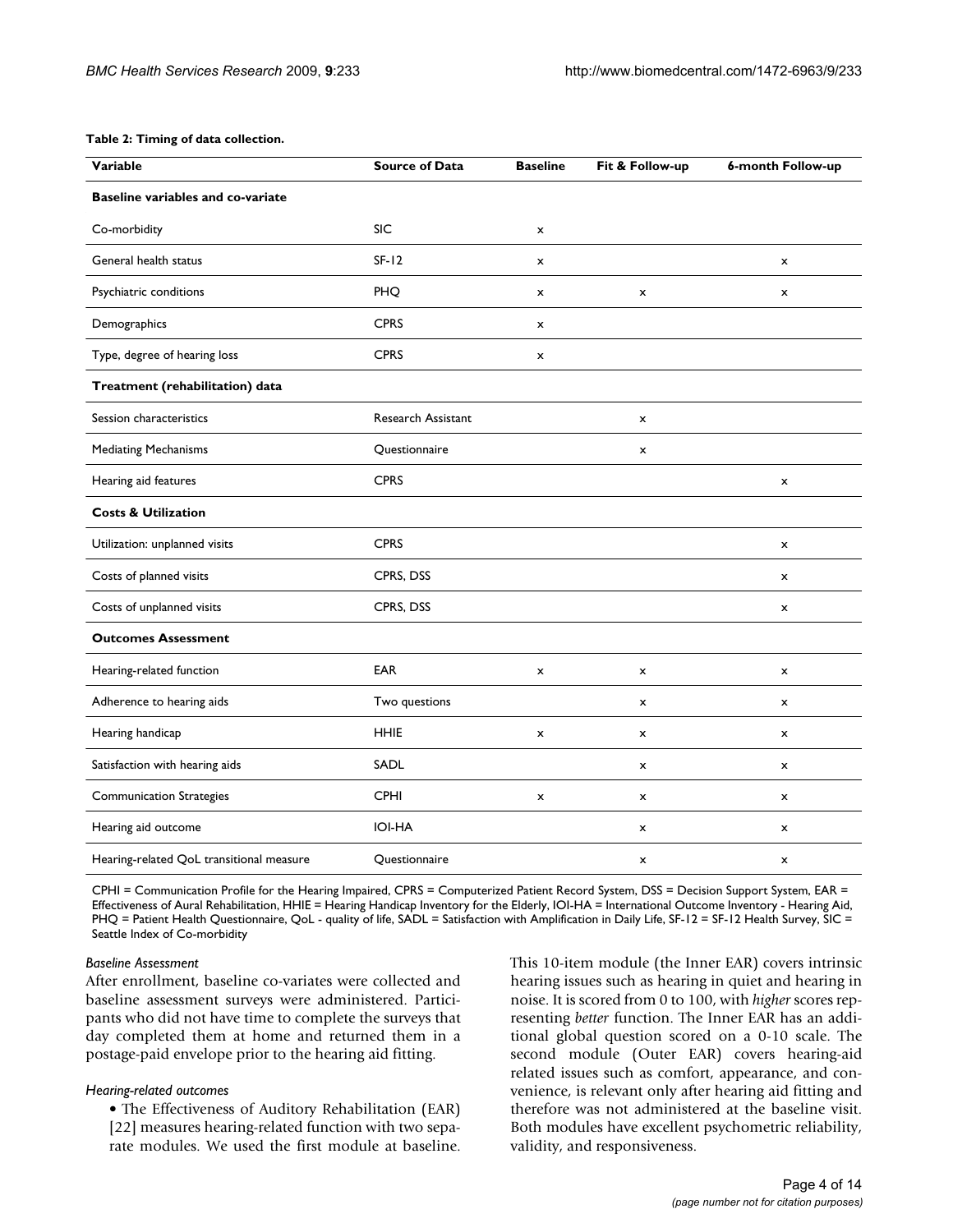• Hearing-related handicap was assessed with the Hearing Handicap Inventory for the Elderly (HHIE) [23-27] questionnaire. Scores reflect social and emotional hearing handicap with social and emotional hearing-handicap domain scores. The scale is scored from 0 to 100, with *higher* scores representing *more* handicap.

• The Communication Strategies scales of the Communication Profile for the Hearing Impaired (CPHI) [28-31] was used to assess participants' behavior that may facilitate or hinder effective communication. Three subscales are used to assess use of maladaptive behaviors, verbal strategies, and nonverbal strategies during communication. These scales have well-know psychometric properties and consist of 25 questions scored on a 5-point scale. *Higher* scores indicate *better* use of communication strategies.

## *Baseline co-variates*

• Co-morbidity is a potentially confounding variable because those with greater disease burden tend to have worse health-related quality of life. We used the Seattle Index of Co-morbidity (SIC) [32] which is a validated outpatient co-morbidity score developed at VA Puget Sound Health Care System using self-identified chronic medical conditions. *Higher* scores indicate *more* co-morbitity.

• Health status, like co-morbidity, may be a confounding variable because of its independent effect on quality of life. We assessed general health status with the SF-12 [33]. This scale yields a physical component score (PCS-12) and mental component score (MCS-12), reflecting general physical and mental health status. *Higher* scores indicate *poorer* health.

• The Patient Health Questionnaire (PHQ) [34] was used to assess several mental health constructs. Depression and depressive symptom severity were measured with the 9-item depression module which are explicitly tied to Diagnostic and Statistical Manual of Mental Disorders-IV (DSM-IV) diagnostic criteria for depression [35]. In addition, we used the PHQ to assess anxiety and alcohol abuse, both of which may influence receptivity to group involvement or followup adherence. The PHQ is a widely-used, well-validated questionnaire with high reliability and construct validity

• Demographic data. The VA Computerized Patient Record System (CPRS) was used to obtain age, serviceconnection rating, and gender.

• Audiometric data obtained at the hearing aid evaluation, such as type and degree of hearing loss were also abstracted from CPRS.

# *Group and Individual Interventions*

#### *Hearing aid fitting*

The first randomized intervention was the orientation portion of the hearing aid fitting appointment. All participants, regardless of randomization, received their aids during an individual 45-minute session at which time the aids were programmed for the participant's specific requirements. Hearing aid amplification characteristics were adjusted to match NAL-NL1 [36] hearing aid prescription targets and verified with real-ear measures. The use of specific hearing aid features such as a volume control, memory button, directional microphone, and remote control were explained during this programming session. After the 45-minute individual session, participants received either group or individual orientation as described below. Participants' significant others were invited to attend all appointments.

# *Group fitting*

For the group fitting, up to three participants received individual programming during one 45-minute period. They then waited while a second set of up to three participants received programming during a second 45-minute session. Then, these six participants and their guests convened for a 60-minute group orientation in a quiet conference room in or near the audiology clinic. The orientation was conducted by a hearing aid technician or audiologist. Teaching topics included: how a hearing aid works; use, care, and maintenance; acoustic feedback; battery use, replacement, and ordering; telephone use; warranty and repairs; listening and communication strategies; and realistic expectations. Functions of special features covered during the individual portion of the visit were reviewed. The format was standardized and facilitated by a Power-Point presentation combined with hands-on practice. Participants also received a handout of the PowerPoint presentation. An example of the timing of a typical group hearing aid fitting is shown in Table 3. In this scenario, 4.5 hours of audiologist time and 1 hour of audiologist or technician time was used to see up to six participants.

# *Individual fitting*

This orientation was provided to the participant by the same audiologist who performed the programming, immediately following and in the same room as the programming. This session typically took 30 minutes. The same topics were covered as in the group orientation, without the aid of the PowerPoint presentation; however, a printout of the PowerPoint presentation was provided to these participants. Therefore, participants in both the individual and group randomization arms received the same information. Nonetheless, because of the individualized nature of the session, some information may have varied from participant to participant, as well as from audiologist to audiologist, depending on the participant's specific needs and requests. An example of the timing of a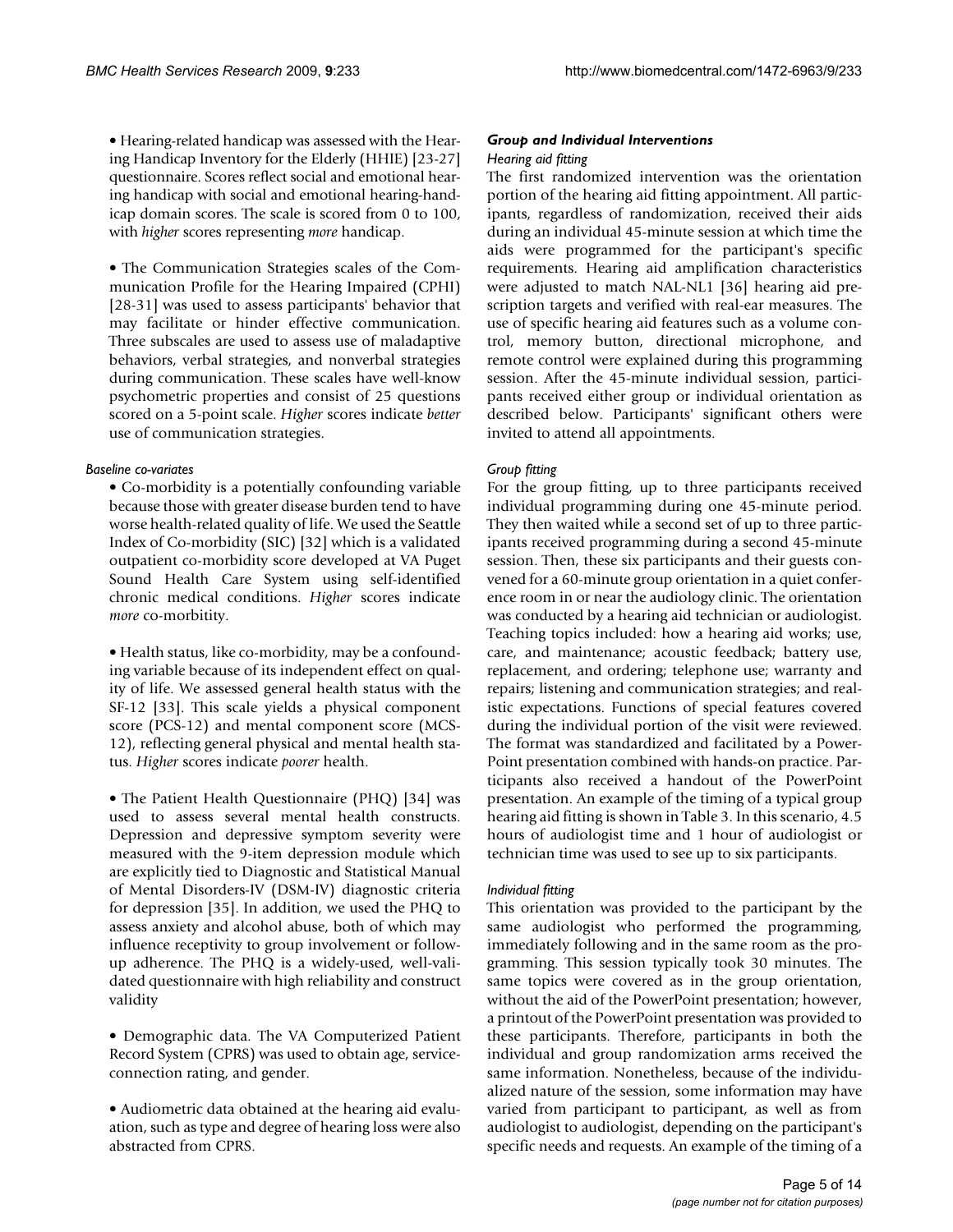typical individual hearing aid fitting is shown in Table 4. In this scenario, 7.5 hours of audiologist time was used to see up to six participants.

## *Hearing Aid Follow-up Visit*

The second randomized intervention was the follow-up visit that was scheduled for three to five weeks after the fitting, depending on appointment availability.

# *Group follow-up*

This visit was scheduled with up to five participants during a 75-minute sessions, 45 minutes of which reviewed information covered at the hearing aid orientation, and covered the effects of acquired hearing loss, coping with hearing loss, pinpointing the source of communication problems, realistic expectations, management of difficult communication situations, guidelines for hard of hearing, and guidelines for significant others. These visits were conducted by one of the staff audiologists in the same quiet conference room in or near the audiology clinic as the group orientation visits. This session was facilitated by a PowerPoint presentation, and participants were provided with a handout of the presentation. Individual adjustments, if needed, were conducted during the 30 minutes after the group portion. In this scenario, 75 minutes of audiologist time was used to see up to five participants (Table 5). For some weeks, the five-person group was not filled resulting in a smaller group size.

# *Individual follow-up*

This visit consisted of an individual 30-minute visit with an audiologist to discuss problems and to make hearing aid adjustments when appropriate. Three person-hours of audiology time were required to see 6 participants (Table 6). Effective hearing aid use and communication strategies were discussed as necessary depending on the individual's specific concerns. As with the individual fitting visits, a hard copy of the same PowerPoint presentation was used to guide the discussion and a copy was provided to participants.

# *Follow-up Assessments*

#### *Post-hearing aid fitting and post-follow-up*

Follow-up surveys were mailed to participants 10 days after the hearing aid fitting visit and two weeks after the follow-up visit. Questionnaires were returned by postagepaid mail. The scales were checked for completeness by the RA before the fitting and follow-up visit; participants who forgot to return their packets were given a second opportunity to complete the scales while waiting for their visits. In addition to the Inner EAR, HHIE, and CPHI described above, the following surveys were mailed:

• The Outer EAR, introduced above, is a 10-item selfrated scale [22]. Like the Inner EAR, it is also scored from 0 to 100, with *higher* scores representing *better* function. It also has two global questions. This module has also been demonstrated to have excellent reliability, validity, and responsiveness to clinical change.

• The Adherence to Hearing Rehabilitation (AdHeRe) questionnaire measures hearing aid adherence with both dichotomous ("Do you use your hearing aids?") and continuous responses ("How many hours a day do you use your hearing aid?"). Both types of responses have good construct validity with hearing related function and hearing handicap [37,38].

• The Satisfaction with Amplification in Daily Life (SADL) [39,40] is a 15-item self-report scale that measures satisfaction with hearing aids. The SADL provides a global score reflecting overall satisfaction and four subscales addressing positive effects, service and cost, negative features, and personal image [39]. Item #14 regarding the cost of hearing aids was eliminated because veterans do not purchase their aids. Scores range from 1 to 7, with *7* representing *maximum* satisfaction. Construct and internal validity of the SADL are strong [40].

• The International Outcome Inventory for Hearing Aids (IOI-HA[41]) is a general self-assessment tool that was developed for use as an addendum to research protocols. The hearing research community has proposed that this scale be applied to facilitate comparison of hearing aid outcomes across diverse research studies. It is a brief 8-item survey, with reasonably strong internal consistency and psychometric properties. Items are scored on a 5-point Likert scale with *higher* scores reflecting *better* outcomes.

| Table 3: Group hearing aid fitting clinic schedule. |  |  |  |  |  |  |  |  |
|-----------------------------------------------------|--|--|--|--|--|--|--|--|
|-----------------------------------------------------|--|--|--|--|--|--|--|--|

| <b>HAF</b> appointment | <b>Duration</b> | <b>Audiologist A</b>   | <b>Audiologist B</b> | <b>Audiologist C</b> | <b>Technician or Audiologist</b> |
|------------------------|-----------------|------------------------|----------------------|----------------------|----------------------------------|
| Individual Programming | 45 minutes      | Patient #1             | Patient #2           | Patient #3           |                                  |
| Individual Programming | 45 minutes      | Patient #4             | Patient #5           | Patient #6           |                                  |
| Group Orientation      | 60 minutes      | $\qquad \qquad \cdots$ | $- -$                | $- -$                | Patients #1-6                    |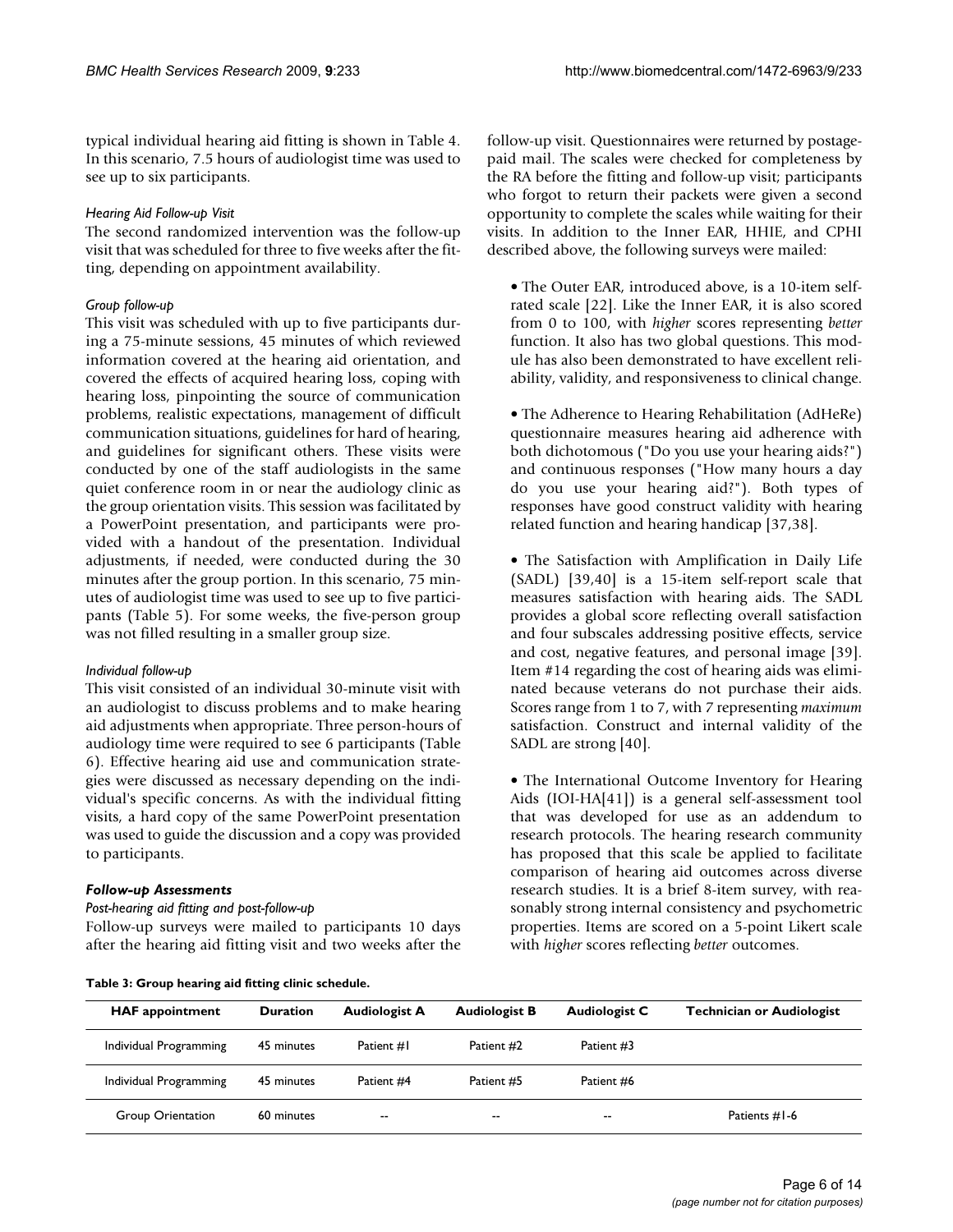| <b>HAF</b> appointment                           | <b>Duration</b>          | <b>Audiologist A</b> | <b>Audiologist B</b> | <b>Audiologist C</b> |
|--------------------------------------------------|--------------------------|----------------------|----------------------|----------------------|
| Individual Programming<br>Individual Orientation | 45 minutes<br>30 minutes | Patient #1           | Patient #2           | Patient #3           |
| Individual Programming<br>Individual Orientation | 45 minutes<br>30 minutes | Patient #4           | Patient #5           | Patient #6           |

**Table 4: Individual hearing aid fitting clinic schedule.**

• Transitional measure of hearing-related quality of life (QoL). Transitional outcome measures have been shown to be more sensitive to change than serial measures taken over several points in time [42]. This single item instrument asked participants to indicate how much their hearing-related quality of life changed in the past year. It uses two 7-point Likert scales to distinguish change and is adapted from the work of Gordon Guyatt and colleagues at McMaster University ("Global Rating of Change") [43,44].

#### *Treatment (rehabilitation) data*

Immediately after the fitting visit and after the follow-up visit, an RA distributed a session evaluation and knowledge retention questionnaire. The session evaluation questionnaire consisted of 11 questions pertinent to all participants regarding various mechanisms that might mediate the effectiveness of rehabilitation such as presence of family members, amount of attention and time spent with providers, session pace and information repetition, opportunities for questions, and discomfort in social situations. Four additional questions that were directed only to participants who had a group visit asked about privacy concerns, effectiveness of the PowerPoint slides, group interactions and shared insights. The knowledge retention questionnaire asked 12 questions about standard information that should have been learned in the session such as what color indicates the right and left hearing aids. The RA also collected data about the session characteristics such as how many participants and or spouses were present, length of session, wait time between programming and orientation, etc. Six months after the fitting, features of the hearing aid(s) (e.g., style, ear, presence of volume control, presence of multi-memory, etc) was obtained from CPRS chart review.

#### *Six-month follow-up*

Six months after the fitting visit, we mailed the final set of outcomes questionnaires to participants. These were

**Table 5: Group hearing aid follow-up clinic schedule.**

returned by postage-paid mail. The packet consisted of the SF-12, PHQ, EAR (Inner and Outer), HHIE, CPHI, AdHeRe, SADL, IOI-HA, and transitional QoL measure. If items were left blank, an RA attempted to obtain the information via telephone.

#### *Utilization and Cost Outcomes*

We chose the 6-month interval after the hearing aid fitting to track utilization and cost variables because pilot data indicated that 75% of all unplanned visits occurred in this timeframe. Total costs will be the sum of costs of planned (fitting and follow-up) and unplanned (e.g., hearing aid repairs) audiology visits. We estimated the cost of fitting and follow-up visits based on provider time and pay grade. For unplanned visits, we estimated the cost of the visit using the cost for each CPT code associated with the visit from the VA cost accounting system. All cost estimates included fringe benefits and indirect and overhead costs.

#### *Data and Study Management*

The study and all study modifications were approved by the Institutional Review Board of the University of Washington and the Research and Development Committee at VA Puget Sound Health Care System. RAs received thorough training in the process of informed consent, and their first enrollment interview received full edit reviews. Ten percent of all participant files were randomly audited for errors by the project manager. Data were entered into a Microsoft Access database using double-data entry verification.

#### *Analysis*

The cohort description and baseline characteristics are described in this report using straightforward descriptive statistics. Future study results will use an intent-to-treat analysis. The primary purpose of this trial was to investigate the relative effectiveness of group and individual appointments in audiology. We used a factorial design

| Follow-up appointment | <b>Duration</b> | <b>Audiologist A</b> | <b>Audiologist B</b>     | <b>Audiologist C</b>     |
|-----------------------|-----------------|----------------------|--------------------------|--------------------------|
| Group                 | 75 minutes      | Patients #1-5        | $\overline{\phantom{a}}$ | $\overline{\phantom{a}}$ |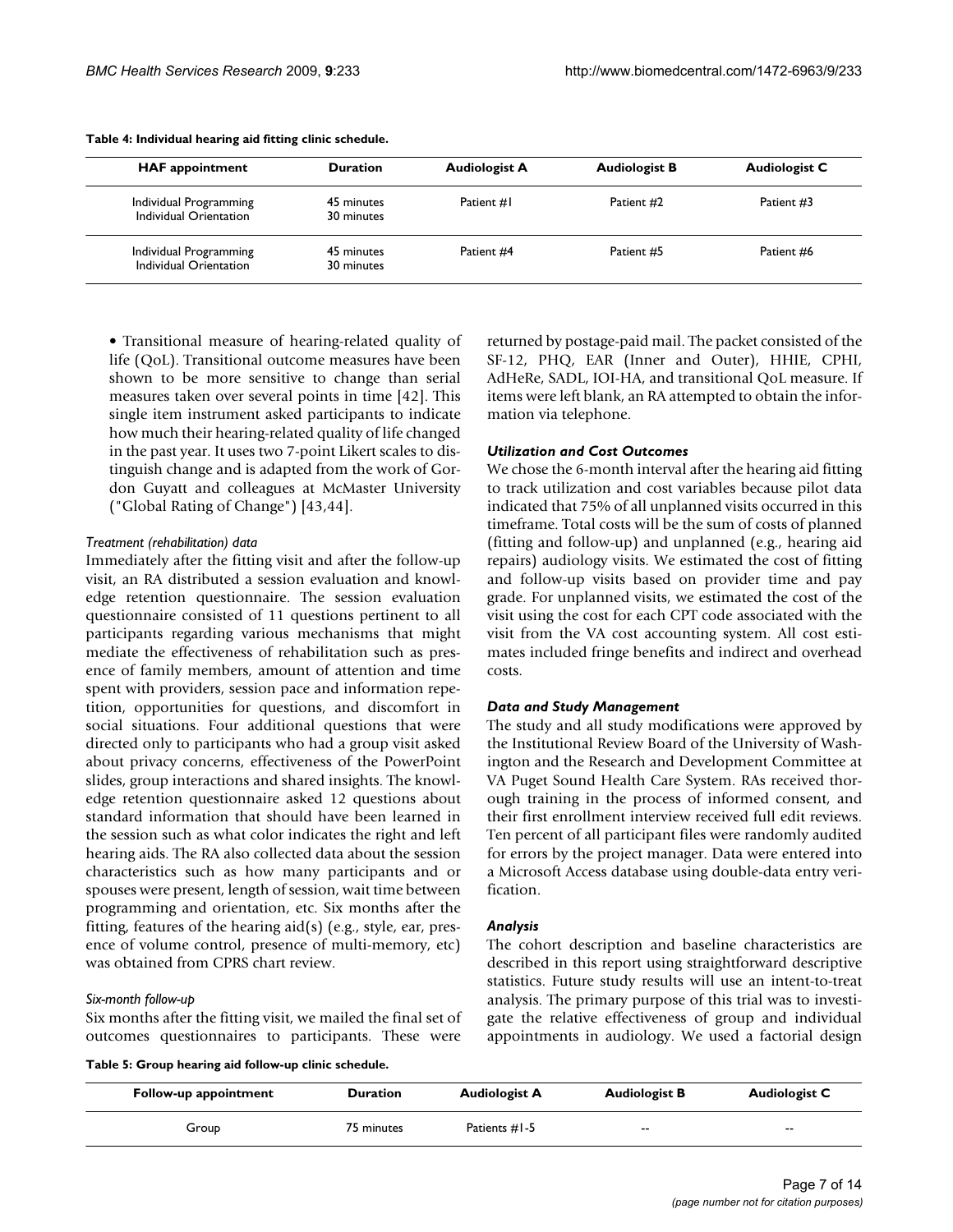| Follow-up appointment | <b>Duration</b> | <b>Audiologist A</b> | <b>Audiologist B</b> | Audiologist C |
|-----------------------|-----------------|----------------------|----------------------|---------------|
| Individual            | 30 minute       | Patient #1           | Patient #2           | Patient #3    |
| Individual            | 30 minute       | Patient #4           | Patient #5           | Patient #6    |

**Table 6: Schedule for an individual hearing aid follow-up clinic.**

with concurrent testing of group fittings and group follow-ups to facilitate insight into the value of a group format for both visits with one trial. The primary outcome of effectiveness was hearing-related function (Inner EAR) 6 months after the hearing aid fitting.

For our primary analysis, we will evaluate the overall effectiveness of group versus individual hearing aid fitting and group versus individual hearing aid follow-up for the Inner EAR using multivariate mixed model regression to adjust for factors related to hearing-related function and account for potential clustering among participants of a given group visit. Because our trial was a non-inferiority study, we will test the one-sided hypothesis that the effect of group visits does not lead to a detrimental effect beyond the clinically significant range. Secondary analyses will focus on secondary outcomes, and also on subgroup analyses for the primary outcome variable. Secondary outcomes will include hearing aid adherence, hearing handicap, communication strategies, and satisfaction with amplification. Subgroup analyses will focus on principal covariates such as use of monaural versus bilateral aids, sensorineural versus mixed hearing loss, degree of hearing loss, and the presence of specific hearing aid features such as directional microphones and telephone coils. The study was adequately powered to detect large differential treatment effects, but analyses of smaller effects will be exploratory rather than confirmatory.

Economic evaluation will estimate potential cost savings from the VA's perspective for group visits compared to individual visits. We will examine the effect of the group visit intervention on the number of unplanned visits and cost of unplanned visits. Although this study was not powered to definitively determine cost-effectiveness, exploratory calculations of the unit cost to obtain a successfully treated patient (an Inner EAR improvement of more than the minimally clinically important difference of 6.0 points) will be made. We will also conduct analyses with a secondary measure of treatment success: adherence to hearing aid use (the cost to obtain an adherent patient, and the cost to obtain an additional hour of adherence per day).

#### *Sample Size*

We estimated our sample size based on a minimum clinically significant difference in Inner EAR scores of 6.0 points on a 100 point scale with standard deviation of 23.5, and a conservative loss to follow-up of 20%. We controlled for possible provider effects, site, and treatment, and accounted for most sources that induce clustering, and thus anticipate weak (<.10) within-group correlation. Enrollment of 660 participants (330/arm) would yield 90% power (and an alpha error of 5%) to reject the one-sided null hypothesis. An important consideration was to ensure that we had adequate power to detect changes in secondary outcomes, such as decreases in dichotomous hearing aid adherence. Using a sample size of 264 analyzable participants in each arm and our baseline adherence rate of 95%, we will have 92% power to ensure that hearing aid adherence rates do not worsen more than 10% (relative percentage).

Our study design was a factorial trial evaluating two interventions. This has the benefit of research economy and the ability to test for non-additive effects for the two interventions. For our research questions we chose not to make a multiple comparison adjustment since we are prepared to make separate conclusions for each of the two interventions. A multiple comparison correction is appropriate whenever a single conclusion is derived from the evaluation of multiple tests. We will make separate conclusions regarding group versus individual hearing fitting and regarding group versus individual follow-up.

#### *Results: Baseline*

#### *Enrollment*

A cohort of 659 participants was enrolled from February 2006 through October 2007. Eleven participants requested to be dropped from the study, one died prior to the fitting, and three others were later determined to be ineligible, leaving 644 participants. Of these, 323 and 321 participants were randomized to individual and group fittings, respectively, and 324 and 320 participants randomized to individual and group follow up, respectively. This resulted in four different visit combinations (Table 1): 164 were randomized to Individual fitting visits and Individual follow-up visits ('I-I category'), 160 to Group fitting and Individual follow-up ('G-I category'), 159 to Individual fitting and Group follow-up ('I-G category'), and 161 to Group fitting and Group follow-up ('G-G category').

#### *Baseline Characteristics*

All baseline demographic and hearing characteristics were evenly distributed across the four visit combinations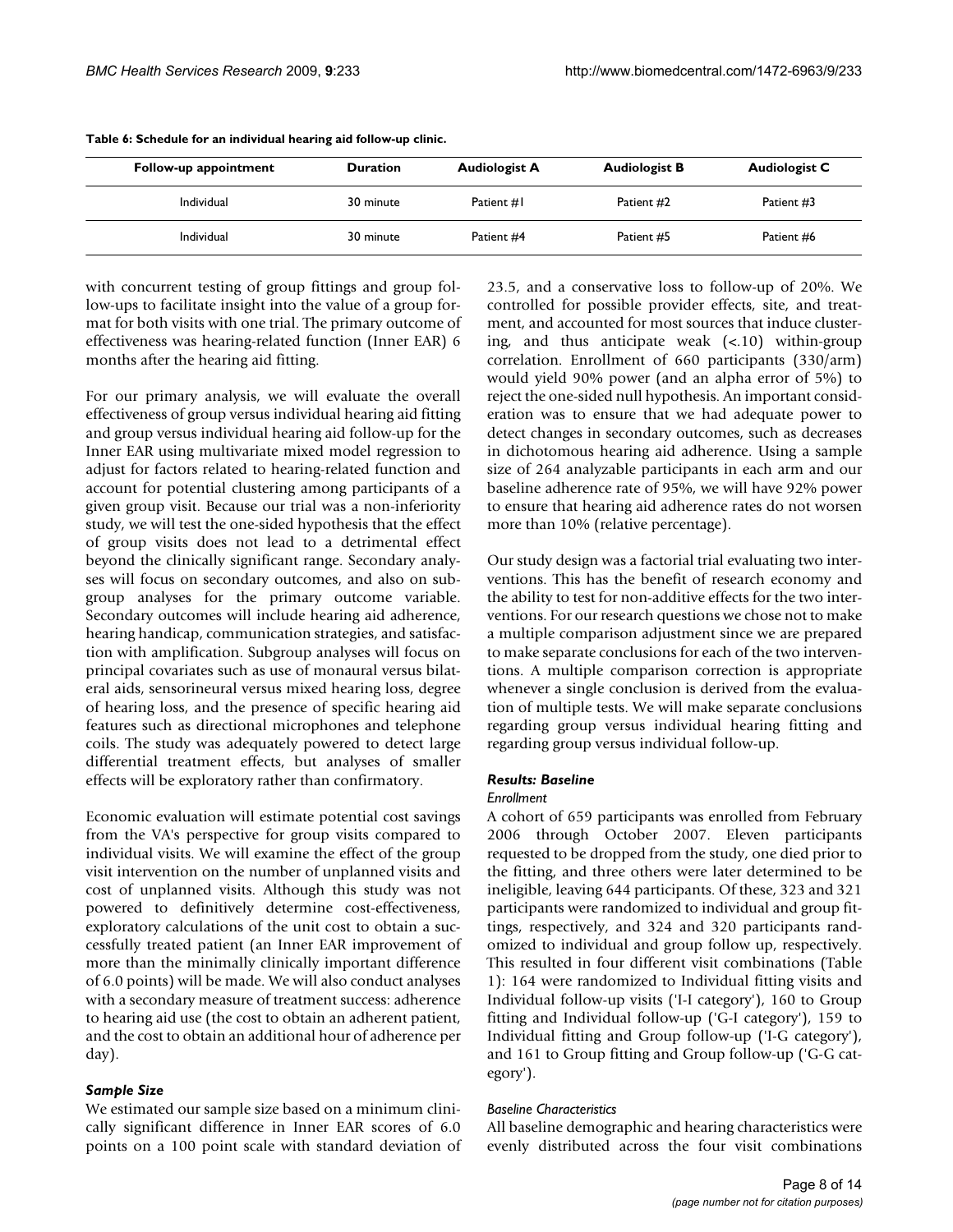(Table 7). Most participants were men (98.5%) with a mean age of 65.5 years. The average hearing loss (Figure 2) was a mild sloping to moderately severe hearing loss from 250 Hz through 8000 Hz, with the left ear high-frequency average (average of 1000, 2000, 3000, and 4000 Hz) 3.2 dB worse than the right ear average. This left-ear asymmetry is a common hearing loss pattern in veterans resulting from more noise exposure to the left ear with right-handed fire arm use. Monosyllabic word recognition (Maryland CNC words) was good for both ears with an average of 88.6% correct in the right ear and 87.0% correct in the left ear. Almost all losses were bilateral (98.0%) and sensorineural with only 5.1% and 4.1% of losses on the right and left, respectively, being conductive, mixed, or normal.

All health status characteristics were also evenly distributed across the four visit combinations (Table 8). The mean SF-12 PCS and MCS scores of 34.6 and 44.2, respectively, were in the bottom 25<sup>th</sup> percentile of normative scores for men in the general U.S. population age 65-74 [33]. The mean SIC score of 6.2 indicated that our cohort was representative of the veteran population [32]. Scores on the PHQ showed that 13.1%, 5.7%, 12.3%, 10.6%, and 12.1% of participants were experiencing major depression, other depression, panic, anxiety, and excessive alcohol use, respectively.

Self-reported hearing-related function scores are shown in Table 9 and were not statistically different across the four

visit combinations. The average Inner EAR score was 27.3. This score was consistent with the average score of 25.7 found for 112 first-time hearing aid users at the VA Puget Sound Health Care System in the SAI-WHAT hearing screening trial (.)[45]. Hearing handicap was assessed with the HHIE. The overall average total score of 48.1 indicated a moderate degree of perceived handicap that is in line with unaided findings for first-time hearing aid users. Research by Weinstein, Spitzer, and Ventry [46] showed that 27 mostly VA Audiology participants with a mean age of 80 years had an average total score of 57.4 (SD = 30.9) and social and emotional scores of 25.5 and 29.1, respectively. Similar to their finding, we also found that overall handicap was fairly equally distributed between the social and emotional handicap domains. For the CPHI, our cohort showed some limited use of maladaptive behaviors such as avoiding difficult listening situations or pretending they heard, and somewhat poorer verbal and nonverbal strategies such as asking watching the speaker's face or asking them to repeat. These findings are similar to those from large samples of active-duty military personnel with mostly bilateral, noise-induced, high-frequency sensorineural hearing loss who participated in the CPHI development [28,31], For example, Demorest and Erdman [31] reported scores of 3.95 (SD = 0.67), 2.97 (SD = 0.76), and 3.69 (SD = 0.74) for the maladaptive behaviors, verbal strategies, and nonverbal strategies subscales, respectively, from a cohort of 1226 active-duty military personnel who participated in an Aural Rehabilitation program at the Walter Reed Army



# Figure 2 **Average hearing loss for participants at baseline**. Vertical bars represent +/- one standard deviation.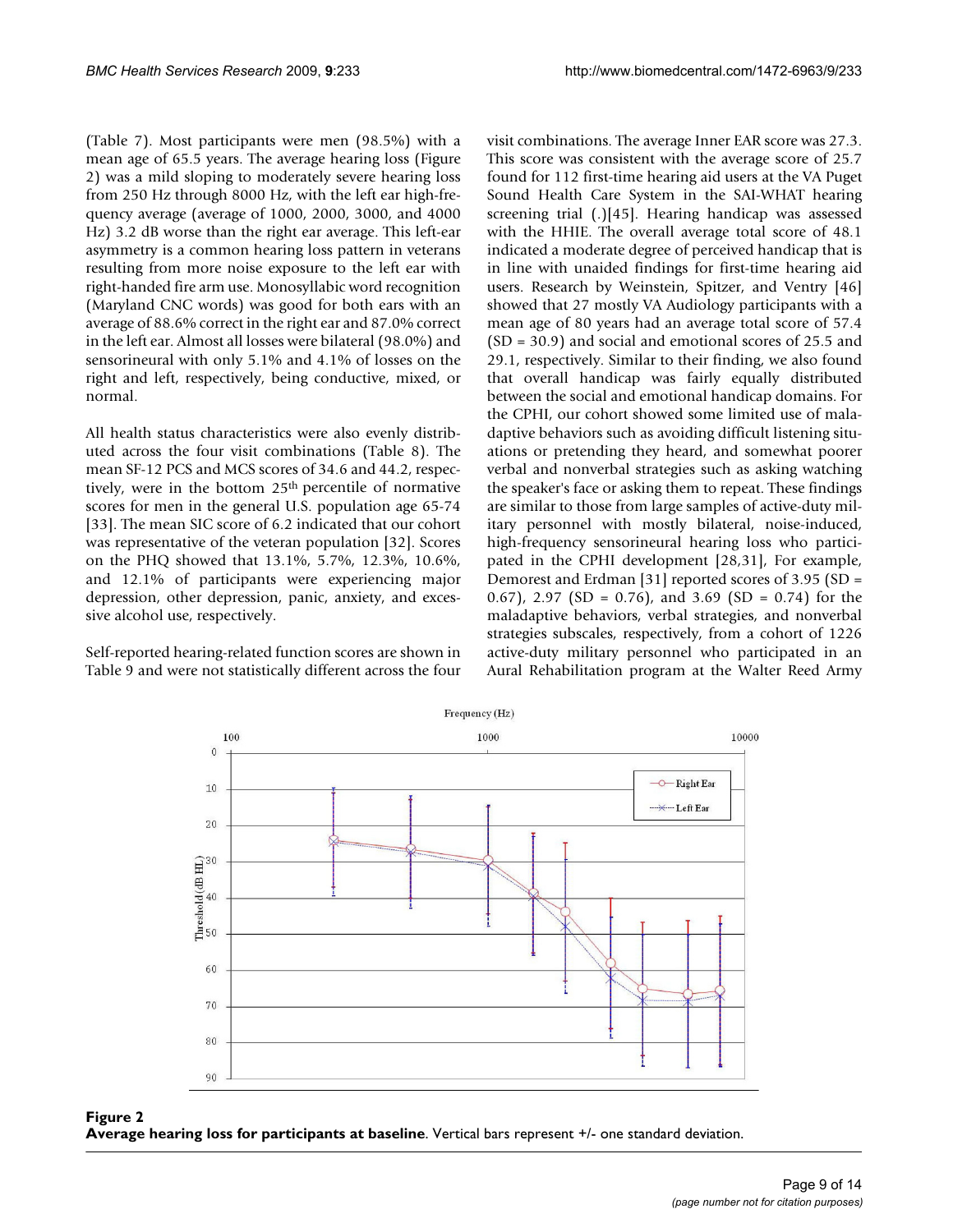| Characteristic                                           | ы<br>$(n = 164)$ | $G-I$<br>$(n = 160)$ | I-G<br>$(n = 159)$ | $G-G$<br>$(n = 161)$ | b-value |
|----------------------------------------------------------|------------------|----------------------|--------------------|----------------------|---------|
| Gender                                                   | 98.2             | 100.0                | 98.I               | 97.5                 | 0.30    |
| $(% \mathcal{L}_{0})$ male)<br>Age (mean years $\pm$ SD) | $65.2 \pm 10.5$  | $65.4 \pm 11.6$      | $66.2 \pm 10.6$    | $65.3 \pm 11.5$      | 0.84    |
| Right-ear HF PTA ( $dB$ HL $\pm$ SD)                     | $48.8 \pm 14.6$  | $50.0 \pm 15.8$      | $48.4 \pm 14.5$    | $48.9 \pm 14.2$      | 0.80    |
| Left-ear HF PTA $(dB H L \pm SD)$                        | $53.0 \pm 15.1$  | $51.8 \pm 14.4$      | $53.1 \pm 15.0$    | $50.9 \pm 13.4$      | 0.48    |
| Right-ear word recognition (mean % correct ± SD)         | $88.7 \pm 13.4$  | $87.3 \pm 13.8$      | $90.2 \pm 11.0$    | $88.1 \pm 14.1$      | 0.80    |
| Left-ear word recognition<br>(mean $%$ correct $\pm$ SD) | $87.5 \pm 14.5$  | $86.6 \pm 12.3$      | $86.8 \pm 13.6$    | $87.1 \pm 13.9$      | 0.48    |
| Unilateral loss (%)                                      | 2.4              | 1.3                  | 2.5                | 1.9                  | 0.84    |
| Right-ear SNHL (%)                                       | 95.7             | 96.3                 | 93.0               | 94.4                 | 0.74    |
| Left-ear SNHL (%)                                        | 96.9             | 96.9                 | 94.9               | 95.0                 | 0.63    |

**Table 7: Baseline demographic and hearing characteristics for participants in the four appointment groups.**

HF PTA = high-frequency pure-tone average (average of thresholds at 1000, 2000, 3000, and 4000 Hz), SD = standard deviation, SNHL = sensorineural hearing loss

Medical Center from 1985-1987. In general, our selfreported hearing-related results are consistent with expected values from an unaided hearing-impaired population.

#### **Discussion**

We conducted a non-inferiority randomized clinical trial with a factorial design to determine if group hearing aid fitting and hearing aid follow-up visits were at least as effective as individual visits ('non-inferior'). Our study was designed to detect differences in hearing-related function and cost throughout the six-month acclimatization period following the hearing aid fitting for each of these visit types. We randomized 659 eligible participants from February 2006 through September 2007 at the Seattle and

American Lake Divisions of VA Puget Sound Health Care System to receive group or individual hearing aid fitting and group or individual hearing aid follow-up. At baseline, all measures for 644 active participants were evenly distributed across the visit combinations and representative of an older male hearing-impaired veteran population seeking their first pair of hearing aids.

Data from randomized trials represent the highest level of evidence about the effectiveness of interventions [47]. To our knowledge, the HEARING trial is the first randomized trial to study the effectiveness of group versus individual hearing aid fitting and follow-up visits. The study was powered to detect clinically significant differences in hearing-related function and cost between group and individ-

**Table 8: Baseline self-assessed health status characteristics in the four different treatment combinations.** 

| <b>Characteristic</b>       | ы                       | $G-I$                   | I-G                      | G-G                     | p-value |
|-----------------------------|-------------------------|-------------------------|--------------------------|-------------------------|---------|
| $SF-12$                     |                         |                         |                          |                         |         |
| PCS (mean score $\pm$ SD)   | $34.2 \pm 8.1$<br>(160) | $35.0 \pm 8.3$<br>(153) | $34.2 \pm 7.9$<br>(154)  | $35.1 \pm 8.3$<br>(151) | 0.64    |
| $MCS$ (mean score $\pm$ SD) | $44.6 \pm 9.2$<br>(160) | $44.3 \pm 8.8$<br>(153) | $44.2 \pm 10.7$<br>(154) | $43.7 \pm 9.5$<br>(151) | 0.86    |
| $SIC$ (mean score $\pm$ SD) | $6.2 \pm 3.4$<br>(164)  | $6.3 \pm 3.3$<br>(160)  | $6.4 \pm 3.5$<br>(159)   | 6.1 $\pm$ 3.3<br>(161)  | 0.90    |
| <b>PHO</b>                  |                         |                         |                          |                         |         |
| % with Major Depression     | 11.2<br>(161)           | 13.6<br>(155)           | 15.1<br>(159)            | 12.7<br>(157)           | 0.77    |
| % with Other Depression     | 5.0<br>(161)            | 6.5<br>(155)            | 4.4<br>(159)             | 7.0<br>(157)            | 0.72    |
| % with Panic                | 11.8<br>(161)           | 9.0<br>(155)            | 12.6<br>(159)            | 15.9<br>(157)           | 0.32    |
| % with Anxiety              | 8.7<br>(161)            | 10.3<br>(155)           | 12.6<br>(159)            | 10.8<br>(157)           | 0.73    |
| % with Excessive Alcohol    | 13.7<br>(161)           | 9.7<br>(155)            | 17.I<br>(158)            | 7.7<br>(156)            | 0.05    |

Number of participants shown in parentheses.

MCS = mental component score, PCS = physical component score, PHQ = Patient Health Questionnaire, SD = standard deviation, SF-12 = SF-12 Health Survey, SIC = Seattle Index of Co-morbidity,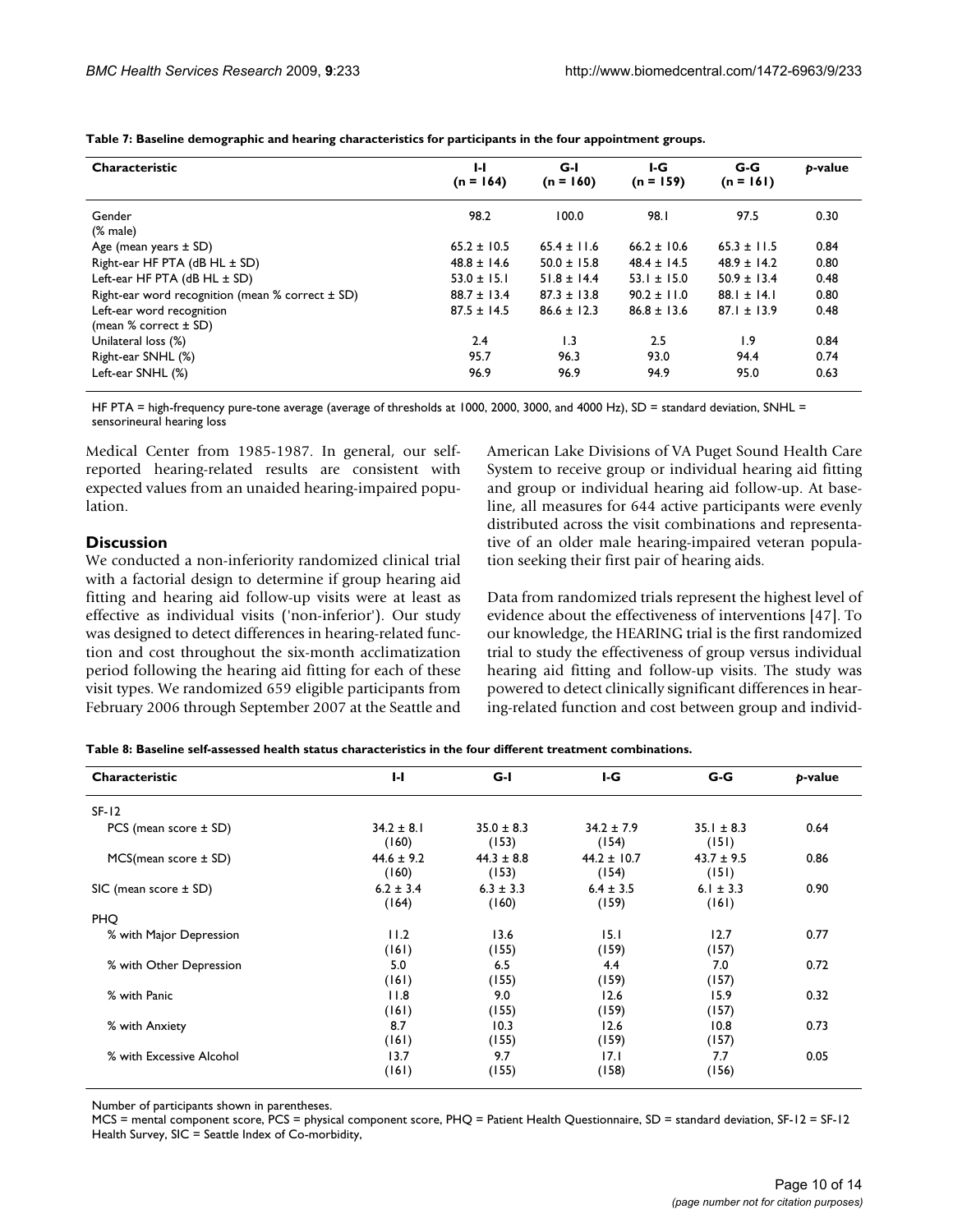| <b>Characteristic</b> | $\mathbf{L}$             | $G-I$                    | I-G                      | $G-G$                    | p-value |
|-----------------------|--------------------------|--------------------------|--------------------------|--------------------------|---------|
| <b>Inner EAR</b>      | $25.1 \pm 13.1$<br>(160) | $28.6 \pm 14.7$<br>(155) | $28.9 \pm 14.4$<br>(158) | $26.9 \pm 13.6$<br>(157) | 0.06    |
| <b>HHIE</b>           |                          |                          |                          |                          |         |
| Social                | $24.5 \pm 10.6$<br>(160) | $23.5 \pm 11.4$<br>(152) | $23.0 \pm 11.8$<br>(156) | $24.2 \pm 11.0$<br>(154) | 0.63    |
| Emotional             | $25.2 \pm 12.5$<br>(161) | $23.9 \pm 13.4$<br>(151) | $22.7 \pm 14.1$<br>(156) | $25.3 \pm 13.3$<br>(154) | 0.27    |
| Total                 | $49.7 \pm 22.4$<br>(160) | $47.3 \pm 23.6$<br>(148) | $45.8 \pm 24.9$<br>(155) | $49.8 \pm 23.0$<br>(152) | 0.36    |
| <b>CPHI</b>           |                          |                          |                          |                          |         |
| Maladaptive Behaviors | $4.0 \pm 0.7$<br>(161)   | $4.0 \pm 0.7$<br>(155)   | $4.1 \pm 0.8$<br>(158)   | $4.0 \pm 0.8$<br>(156)   | 0.72    |
| Verbal Strategies     | $2.7 \pm 0.8$<br>(161)   | $2.8 \pm 0.9$<br>(155)   | $2.6 \pm 0.9$<br>(158)   | $2.9 \pm 0.9$<br>(156)   | 0.05    |
| Non-Verbal Strategies | $3.3 \pm 0.9$<br>(161)   | $3.4 \pm 0.9$<br>(155)   | $3.3 \pm 1.0$<br>(158)   | $3.5 \pm 0.9$<br>(156)   | 0.28    |
| Overall Score         | $3.4 \pm 0.5$<br>(161)   | $3.4 \pm 0.5$<br>(155)   | $3.4 \pm 0.5$<br>(158)   | $3.5 \pm 0.5$<br>(156)   | 0.15    |

**Table 9: Means ± standard deviations for baseline self-assessed hearing-related characteristics.** 

Number of participants shown in parentheses.

CPHI = Communication Profile for the Hearing Impaired, EAR = Effectiveness of Aural Rehabilitation, HHIE = Hearing Handicap Inventory for the Elderly

ual visits. A number of secondary outcomes also will be considered including hearing aid adherence, hearing handicap, communication strategies, and satisfaction with amplification.

In addition, factors that might mediate the effectiveness of group sessions will also be considered [17,19,48-60]. Potentially positive mediators of group sessions include more overall time with a provider since group sessions are typically extended as a result of time savings from reduced individual appointments. Meeting in group format also reduces the stigma of disease when participants see others with similar problems. Potentially negative mediators include less one-on-one time with the provider. Some participants may sense a loss of privacy or be uncomfortable with the social setting of group visits. There will also be mediators with as yet uncertain impact such as the size of the group. The presence of guests could either improve (pleasant guests) or worsen (annoying guests) the learning environment. Participants may feel they have more attention from the provider because of longer visits, or less attention because of less one-on-one contact. Satisfaction with the session and provider may similarly be affected positively or adversely. Group sessions may influence self-efficacy and expectations, but it is not clear whether this effect will be positive or negative. Group interactions may also either improve or worsen the overall learning environment. Knowledge could be improved if participants benefit from hearing others' questions, or worsened if confusion is introduced when they hear about hearing aid features they do not have.

Our study was designed to determine whether positive or negative effects will predominate on average. If positive effects predominate, or uncertain effects turn out to be positive, we would expect to see better treatment effectiveness (improved hearing-related function, better hearing aid adherence). Conversely, if negative effects predominate, or the bulk of the uncertain effects are negative, we will see worse treatment effectiveness. By gathering data about the potential mediators, we can examine whether these effects exist and how these effects may affect outcomes, giving us preliminary insight into the mechanisms by which group visits may or may not be effective.

This is the first randomized trial to consider the effects on cost from providing group hearing aid visits. Costs from implementation of group visits can be incurred immediately and on a longer-term basis. Immediate cost savings can be realized with the reduced audiology person-hours required during group fitting and follow-up visits. However, the impact on longer-term costs over the rehabilitation period is less clear. If group treatment is effective, there may be more learning and information retention that leads to long-term savings from fewer subsequent unplanned visits and hearing aid repairs. On the other hand, if group sessions are less effective and participants do not learn how to use their aids optimally, the result may be more unplanned visits and more hearing aid repairs. It is also entirely possible that mixed effects will be observed: for example, improved effectiveness at greater cost. The desirable finding that effectiveness is either improved or equivalent (non-inferior) while saving costs was the hypothesis for this study.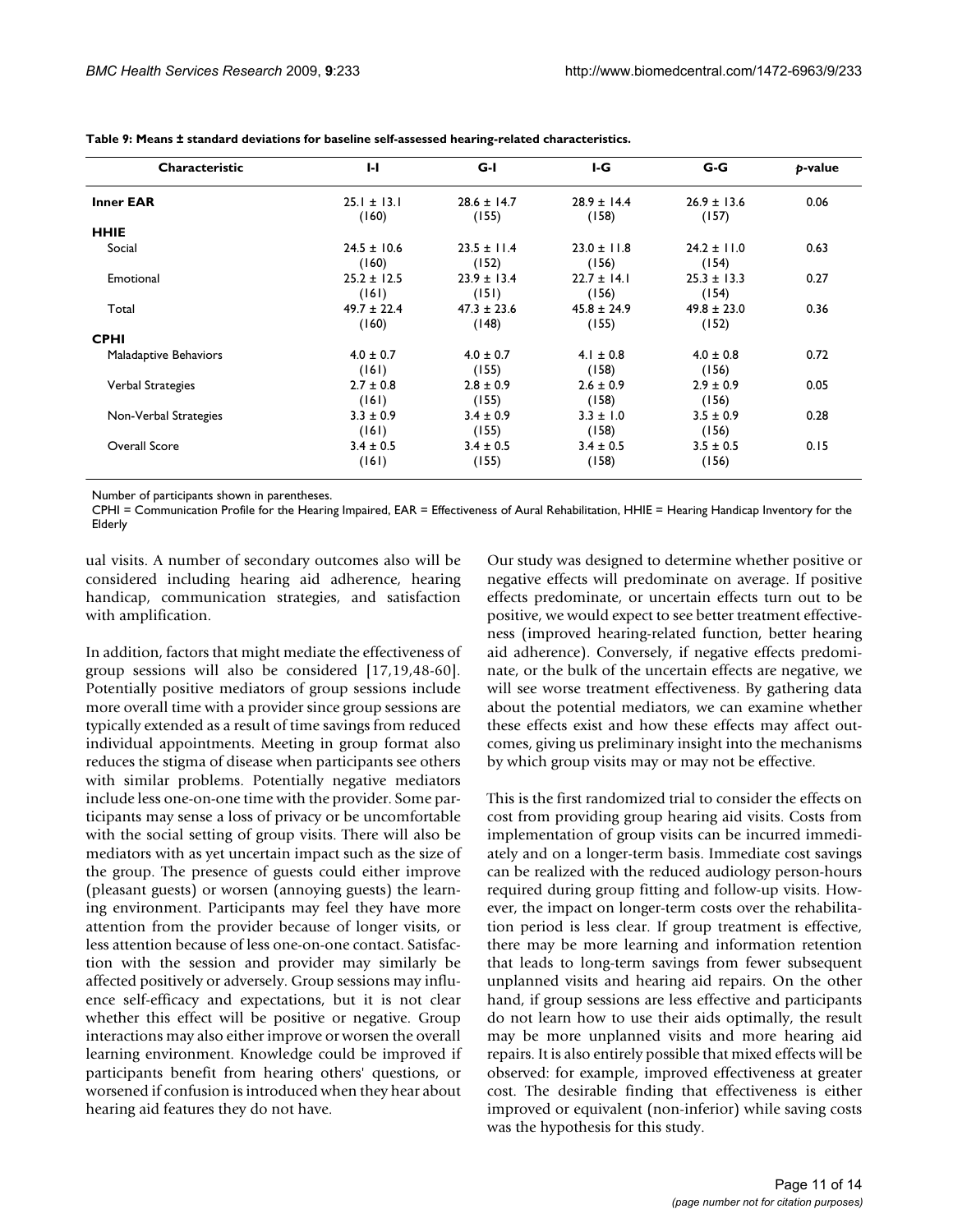Based on prior studies, we expect that group hearing aid visits will yield equivalent or better outcomes compared to individual visits, but with lower costs associated with group visits as a result of fewer providers required to provide the care. Similar findings have been reported for group visits in chronic disease management. With the use of group visits, a number of large managed health care organizations have found lower costs [57,61,62] and reduced utilization [57,62-64], and improved participant satisfaction [57,64-66], self efficacy [62,64], health status, [55,56,61,64,66-69], compliance [54], quality of life [62] and physician satisfaction [57].

Prior to the HEARING trial, no randomized trials have compared group versus individual hearing aid visits; however, three non-randomized studies suggest that group visits may yield better participant outcomes than individual visits [19-21]. Collins, Souza, O'Neill, and Yueh [21] conducted a retrospective (non-randomized) medical chart review of veterans seeking hearing aids at the VA Puget Sound Health Care System from September 2004 to March 2005. This was a time period when the clinic was using both individual and group visits and participants were sequentially assigned to a group visit until that clinic was full, and then to an individual visit. Hearing-related outcome questionnaires were compared between participants seen for individual versus group fitting and followup visits. For 74 participants who had completed at least one self-report outcome survey after the follow-up visit, participants who received both fitting and follow-up in group format reported similar hearing handicap, and statistically and clinically better hearing-related function, satisfaction, and adherence than participants who received only individual visits. Brickley, Cleaver and Bailey [19] found no difference in hours of hearing aid use or hearing aid satisfaction in a retrospective study comparing 49 participants who received an individual visit to 49 participants who received a group visit. However, the group sessions cost less to conduct, and participants returned for fewer unplanned visits and reported better performance. Taylor [20] found that participants who received an 8-10 hour aural rehabilitation program in a group reported less hearing handicap and more satisfaction with their audiologist than compared to participants who receive the program on an individual basis.

A number of factors may have influenced how participants in this study responded to group visits. In clinical settings, patients often wait many years from first noticing a hearing loss until they first visit an audiologist for evaluation. However, veterans receive hearing aids free of charge so their threshold for seeking their first pair of hearing aids may be lower that that found in private clinics, possibly yielding new VA hearing aid users with less hearing loss than new private sector users. Degree of impairment may differentially affect receptiveness to group intervention. In addition, receiving hearing aids free of charge may change an individual's motivation and willingness to participate in a group format. For example, if the participant preferred an individual visit, they might be more likely to accept a group visit instead if they received the aids at no charge. In addition, only veterans who were eligible to receive VA hearing aids were enrolled in this study. This means that VA hearing aid participants have sustained some type of service-related disability, and/or have a substantial enough hearing loss to prevent them from participating in their medical care. Because of their military service experiences and/or the severity of their hearing loss, these veterans may respond differently to a group setting. Given these factors, our results may not be generalizable to a non-veteran population.

In addition, it was not possible to blind participants or providers to treatment allocation, possibly biasing participants' perception of their treatment depending on preconceived ideas about group visits. The extent to which group hearing aid visits yield positive outcomes will depend on how cost and effectiveness interact. These data will be reported in a subsequent publication.

# **Abbreviations**

AdHeRe: Adherence to Hearing Rehabilitation; CPHI: Communication Profile for the Hearing Impaired; CPRS: VA Computerized Patient Record System; DSM-IV: Diagnostic and Statistical Manual of Mental Disorders; EAR: Effectiveness of Aural Rehabilitation; G-G: group fitting and group follow-up; G-I: group fitting and individual follow-up; HEARING: Hearing Aid Effectiveness after Aural Rehabilitation-Individual versus Group; HHIE: Hearing Handicap Inventory for the Elderly; I-G: individual fitting and group follow-up; I-I: individual fitting and individual follow-up; IOI-HA: International Outcome Inventory for Hearing Aids; MCS: Mental Component Score; NAL-NL1: National Acoustic Laboratories-non-linear; PCS: Physical Component Score; PHQ: Patient Health Questionnaire; QoL: Quality of Life; RA: Research Assistant; SADL: Satisfaction with Amplification in Daily Life; SAI-WHAT: Screening for Auditory Impairment: Which Hearing Assessment Test; SIC: Seattle Index of Co-morbidity; SR: Systems Redesign; VA: Veteran's Affairs; VHA: Veterans Health Administration.

# **Competing interests**

The authors declare that they have no competing interests.

# **Authors' contributions**

MC participated in the study design and coordination, statistical analysis, and drafted the manuscript. PS participated in the study design and manuscript preparation. CL participated in the study design, cost analysis, and manu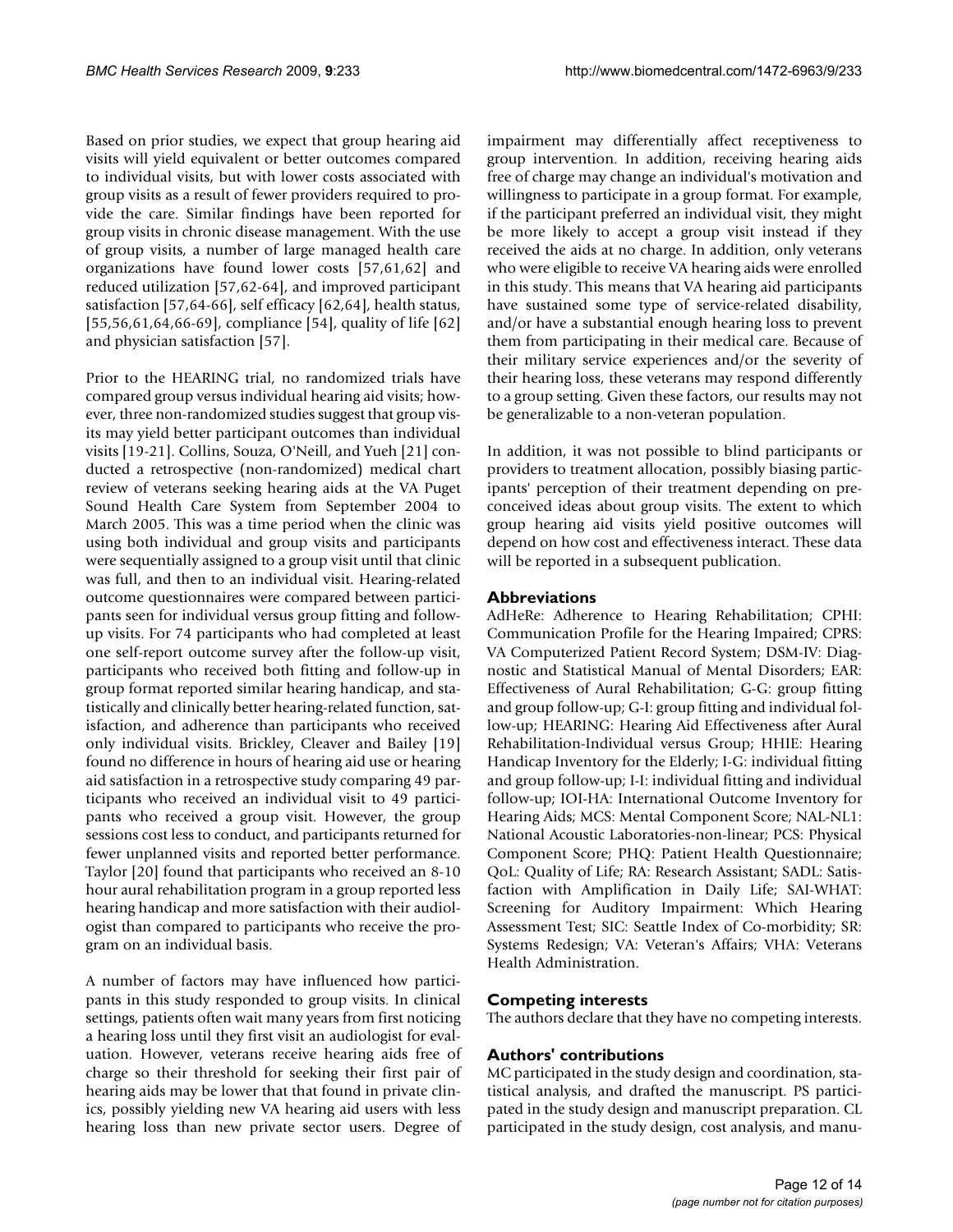script preparation. PH and DA participated in the study design. BY participated in the study design, coordination, and statistical analysis. All authors read and approved the final manuscript.

#### **Acknowledgements**

We would like to thank the project staff who were essential in carrying out this trial: Breanne Johnsen, Jamie Leonard, Marie Lutton, Jennifer McDowell, Brianna Moss, and Rosemary White.

This work is supported by a grant from the Health Services Research & Development Service of the Veterans Health Administration (SLI 04-265- 3). The views expressed in this article are those of the authors and do not necessarily represent the views of the Department of Veterans Affairs, the United States government, or other affiliated institutions.

#### **References**

- 1. **Veterans Benefits Administration Annual Benefits Report Fiscal Year 2008** [[http://www.vba.va.gov/REPORTS/abr/](http://www.vba.va.gov/REPORTS/abr/2006_abr.pdf) [2006\\_abr.pdf](http://www.vba.va.gov/REPORTS/abr/2006_abr.pdf)]
- 2. Dunlop RJ, Beck LB, Dennis KC, Gonzenbach SA, Abrams HB, Berardino JT, Styer SA, Hall A: **Support personnel in VA audiology.** *Audiology Today* 2006, **18(1):**24-25.
- 3. Abrams HB, Hnath-Chisolm T, Guerreiro SM, Ritterman SI: **[The](http://www.ncbi.nlm.nih.gov/entrez/query.fcgi?cmd=Retrieve&db=PubMed&dopt=Abstract&list_uids=1487096) [effects of intervention strategy on self-perception of hearing](http://www.ncbi.nlm.nih.gov/entrez/query.fcgi?cmd=Retrieve&db=PubMed&dopt=Abstract&list_uids=1487096) [handicap.](http://www.ncbi.nlm.nih.gov/entrez/query.fcgi?cmd=Retrieve&db=PubMed&dopt=Abstract&list_uids=1487096)** *Ear Hear* 1992, **13(5):**371-377.
- 4. Abrams H, Hnath Chisolm TH, McArdle R: **[A cost-utility analysis](http://www.ncbi.nlm.nih.gov/entrez/query.fcgi?cmd=Retrieve&db=PubMed&dopt=Abstract&list_uids=17684833) [of adult group audiologic rehabilitation: Are the benefits](http://www.ncbi.nlm.nih.gov/entrez/query.fcgi?cmd=Retrieve&db=PubMed&dopt=Abstract&list_uids=17684833) [worth the cost?](http://www.ncbi.nlm.nih.gov/entrez/query.fcgi?cmd=Retrieve&db=PubMed&dopt=Abstract&list_uids=17684833)** *J Rehabil Res Dev* 2002, **39(5):**549-448.
- 5. Andersson G, Melin L, Scott B, Lindberg P: **[An evaluation of a](http://www.ncbi.nlm.nih.gov/entrez/query.fcgi?cmd=Retrieve&db=PubMed&dopt=Abstract&list_uids=7726804) [behavioural treatment approach to hearing impairment.](http://www.ncbi.nlm.nih.gov/entrez/query.fcgi?cmd=Retrieve&db=PubMed&dopt=Abstract&list_uids=7726804)** *Behav Res Ther* 1995, **33(3):**283-292.
- 6. Andersson G, Melin L, Scott B, Lindberg P: **[A two-year follow-up](http://www.ncbi.nlm.nih.gov/entrez/query.fcgi?cmd=Retrieve&db=PubMed&dopt=Abstract&list_uids=8861410) [examination of a behavioural treatment approach to hearing](http://www.ncbi.nlm.nih.gov/entrez/query.fcgi?cmd=Retrieve&db=PubMed&dopt=Abstract&list_uids=8861410) [tactics.](http://www.ncbi.nlm.nih.gov/entrez/query.fcgi?cmd=Retrieve&db=PubMed&dopt=Abstract&list_uids=8861410)** *Br J Audiol* 1995, **29(6):**347-354.
- 7. Beynon GJ, Thornton FL, Poole C: **[A randomized, controlled trial](http://www.ncbi.nlm.nih.gov/entrez/query.fcgi?cmd=Retrieve&db=PubMed&dopt=Abstract&list_uids=9373743) [of the efficacy of a communication course for first time hear](http://www.ncbi.nlm.nih.gov/entrez/query.fcgi?cmd=Retrieve&db=PubMed&dopt=Abstract&list_uids=9373743)[ing aid users.](http://www.ncbi.nlm.nih.gov/entrez/query.fcgi?cmd=Retrieve&db=PubMed&dopt=Abstract&list_uids=9373743)** *Br J Audiol* 1997, **31(5):**345-351.
- 8. Chisolm TH, Abrams HB, McArdle R: **[Short- and long-term out](http://www.ncbi.nlm.nih.gov/entrez/query.fcgi?cmd=Retrieve&db=PubMed&dopt=Abstract&list_uids=15599193)[comes of adult audiological rehabilitation.](http://www.ncbi.nlm.nih.gov/entrez/query.fcgi?cmd=Retrieve&db=PubMed&dopt=Abstract&list_uids=15599193)** *Ear Hear* 2004, **25(5):**464-477.
- 9. Hallberg LR, Barrenas ML: **[Group rehabilitation of middle-aged](http://www.ncbi.nlm.nih.gov/entrez/query.fcgi?cmd=Retrieve&db=PubMed&dopt=Abstract&list_uids=7841891) [males with noise-induced hearing loss and their spouses:](http://www.ncbi.nlm.nih.gov/entrez/query.fcgi?cmd=Retrieve&db=PubMed&dopt=Abstract&list_uids=7841891) [evaluation of short- and long-term effects.](http://www.ncbi.nlm.nih.gov/entrez/query.fcgi?cmd=Retrieve&db=PubMed&dopt=Abstract&list_uids=7841891)** *Br J Audiol* 1994, **28(2):**71-79.
- 10. Hawkins DB: **[Effectiveness of counseling-based adult group](http://www.ncbi.nlm.nih.gov/entrez/query.fcgi?cmd=Retrieve&db=PubMed&dopt=Abstract&list_uids=16295235) [aural rehabilitation programs: A systematic review of the](http://www.ncbi.nlm.nih.gov/entrez/query.fcgi?cmd=Retrieve&db=PubMed&dopt=Abstract&list_uids=16295235) [evidence.](http://www.ncbi.nlm.nih.gov/entrez/query.fcgi?cmd=Retrieve&db=PubMed&dopt=Abstract&list_uids=16295235)** *Journal of the American Academy of Audiology* 2005, **16(7):**485-493.
- 11. Hickson L, Worrall L: **[Beyond hearing aid fitting: improving](http://www.ncbi.nlm.nih.gov/entrez/query.fcgi?cmd=Retrieve&db=PubMed&dopt=Abstract&list_uids=12918634) [communication for older adults.](http://www.ncbi.nlm.nih.gov/entrez/query.fcgi?cmd=Retrieve&db=PubMed&dopt=Abstract&list_uids=12918634)** *Int J Audiol* 2003, **42(Suppl 2):**2S84-91.
- 12. Norman M, George CR, Downie A, Milligan J: **[Evaluation of a com](http://www.ncbi.nlm.nih.gov/entrez/query.fcgi?cmd=Retrieve&db=PubMed&dopt=Abstract&list_uids=7761802)[munication course for new hearing aid users.](http://www.ncbi.nlm.nih.gov/entrez/query.fcgi?cmd=Retrieve&db=PubMed&dopt=Abstract&list_uids=7761802)** *Scand Audiol* 1995, **24(1):**63-69.
- 13. Northern J, Beyer CM: **Reducing hearing aid returns through patient education.** *Audiology Today* 1999, **11:**10-11.
- 14. Lesner SA, Thomas-Frank S, Klinger MS: **Assessment of the effectiveness of an adult audiologic rehabilitation program using a knowledge-based test and a measure of hearing aid satisfaction.** *J Acad Rehab Audiol* 2001, **34:**29-40.
- 15. Preminger JE: **[Should significant others be encouraged to join](http://www.ncbi.nlm.nih.gov/entrez/query.fcgi?cmd=Retrieve&db=PubMed&dopt=Abstract&list_uids=14748551) [adult group audiologic rehabilitation classes?](http://www.ncbi.nlm.nih.gov/entrez/query.fcgi?cmd=Retrieve&db=PubMed&dopt=Abstract&list_uids=14748551)** *J Am Acad Audiol* 2003, **14(10):**545-555.
- 16. Smaldino SE, Smaldino JJ: **The influence of aural rehabilitation and cognitive style disclosure on the perception of hearing handicap.** *J Acad Rehab Audiol* 1988, **21:**57-64.
- 17. Taylor KS, Jurma WE: **Study suggests that group rehabilitation increases benefit of hearing aid fittings.** *Hearing J* 1999, **52(9):**48-54.
- 18. Hickson L, Worrall L, Scarinci N: **[A randomized controlled trial](http://www.ncbi.nlm.nih.gov/entrez/query.fcgi?cmd=Retrieve&db=PubMed&dopt=Abstract&list_uids=17496672) [evaluating the Active Communication Education program](http://www.ncbi.nlm.nih.gov/entrez/query.fcgi?cmd=Retrieve&db=PubMed&dopt=Abstract&list_uids=17496672)**

**[for older people with hearing impairment.](http://www.ncbi.nlm.nih.gov/entrez/query.fcgi?cmd=Retrieve&db=PubMed&dopt=Abstract&list_uids=17496672)** *Ear and Hearing* 2007, **28(2):**212-230.

- 19. Brickley GJ, Cleaver VC, Bailey S: [An evaluation of a group fol](http://www.ncbi.nlm.nih.gov/entrez/query.fcgi?cmd=Retrieve&db=PubMed&dopt=Abstract&list_uids=8922695)**[low-up scheme for new NHS hearing aid users.](http://www.ncbi.nlm.nih.gov/entrez/query.fcgi?cmd=Retrieve&db=PubMed&dopt=Abstract&list_uids=8922695)** *Br J Audiol* 1996, **30(5):**307-312.
- 20. **Effects of group composition in audiologic rehabilitation programs for hearing impaired elderly** [\[http://www.audiologyon](http://www.audiologyonline.com) [line.com](http://www.audiologyonline.com)]
- 21. Collins MP, Souza PE, O'Neill S, Yueh B: **[The effectiveness of](http://www.ncbi.nlm.nih.gov/entrez/query.fcgi?cmd=Retrieve&db=PubMed&dopt=Abstract&list_uids=17943685) [group vs. individual hearing aid visits.](http://www.ncbi.nlm.nih.gov/entrez/query.fcgi?cmd=Retrieve&db=PubMed&dopt=Abstract&list_uids=17943685)** *Journal of Rehabilitation Research and Development* 2007, **44(5):**739-749.
- 22. Yueh B, McDowell JA, Collins MP, Souza PE, Loovis CF, Deyo RA: **[Development and Validation of the Effectiveness of Auditory](http://www.ncbi.nlm.nih.gov/entrez/query.fcgi?cmd=Retrieve&db=PubMed&dopt=Abstract&list_uids=16230585) [Rehabilitation \(EAR\) Scales.](http://www.ncbi.nlm.nih.gov/entrez/query.fcgi?cmd=Retrieve&db=PubMed&dopt=Abstract&list_uids=16230585)** *Arch Otolaryngol Head Neck Surg* 2005, **131:**851-856.
- 23. Ventry IM, Weinstein BE: **[The hearing handicap inventory for](http://www.ncbi.nlm.nih.gov/entrez/query.fcgi?cmd=Retrieve&db=PubMed&dopt=Abstract&list_uids=7095321) [the elderly: a new tool.](http://www.ncbi.nlm.nih.gov/entrez/query.fcgi?cmd=Retrieve&db=PubMed&dopt=Abstract&list_uids=7095321)** *Ear Hear* 1982, **3(3):**128-134.
- 24. Weinstein BE, Ventry IM: **[Audiometric correlates of the Hear](http://www.ncbi.nlm.nih.gov/entrez/query.fcgi?cmd=Retrieve&db=PubMed&dopt=Abstract&list_uids=6645432)[ing Handicap Inventory for the elderly.](http://www.ncbi.nlm.nih.gov/entrez/query.fcgi?cmd=Retrieve&db=PubMed&dopt=Abstract&list_uids=6645432)** *J Speech Hear Disord* 1983, **48(4):**379-384.
- 25. Weinstein BE: **[Age-related hearing loss: how to screen for it,](http://www.ncbi.nlm.nih.gov/entrez/query.fcgi?cmd=Retrieve&db=PubMed&dopt=Abstract&list_uids=8039728) [and when to intervene.](http://www.ncbi.nlm.nih.gov/entrez/query.fcgi?cmd=Retrieve&db=PubMed&dopt=Abstract&list_uids=8039728)** *Geriatrics* 1994, **49(8):**40-45. quiz 46-47
- 26. Weinstein B: **The quantification of hearing aid benefit in the elderly: the role of self-assessment measure.** *Acta Otolaryngol* 1991, **476(suppl):**257-261.
- 27. Newman CW, Jacobson GP, Hug GA, Weinstein BE, Malinoff RL: **[Practical method for quantifying hearing aid benefit in older](http://www.ncbi.nlm.nih.gov/entrez/query.fcgi?cmd=Retrieve&db=PubMed&dopt=Abstract&list_uids=1768876) [adults.](http://www.ncbi.nlm.nih.gov/entrez/query.fcgi?cmd=Retrieve&db=PubMed&dopt=Abstract&list_uids=1768876)** *J Am Acad Audiol* 1991, **2(2):**70-75.
- 28. Demorest ME, Erdman SA: **[Development of the communication](http://www.ncbi.nlm.nih.gov/entrez/query.fcgi?cmd=Retrieve&db=PubMed&dopt=Abstract&list_uids=3573744) [profile for the hearing impaired.](http://www.ncbi.nlm.nih.gov/entrez/query.fcgi?cmd=Retrieve&db=PubMed&dopt=Abstract&list_uids=3573744)** *J Speech Hear Disord* 1987, **52(2):**129-143.
- 29. Demorest ME, Erdman SA: **[Scale composition and item analysis](http://www.ncbi.nlm.nih.gov/entrez/query.fcgi?cmd=Retrieve&db=PubMed&dopt=Abstract&list_uids=3795894) [of the Communication Profile for the Hearing Impaired.](http://www.ncbi.nlm.nih.gov/entrez/query.fcgi?cmd=Retrieve&db=PubMed&dopt=Abstract&list_uids=3795894)** *J Speech Hear Res* 1986, **29(4):**515-535.
- 30. Demorest ME, Erdman SA: **[Retest stability of the communica](http://www.ncbi.nlm.nih.gov/entrez/query.fcgi?cmd=Retrieve&db=PubMed&dopt=Abstract&list_uids=3224770)[tion profile for the hearing impaired.](http://www.ncbi.nlm.nih.gov/entrez/query.fcgi?cmd=Retrieve&db=PubMed&dopt=Abstract&list_uids=3224770)** *Ear Hear* 1988, **9(5):**237-242.
- 31. Demorest ME, Erdman SA: **[Factor structure of the communica](http://www.ncbi.nlm.nih.gov/entrez/query.fcgi?cmd=Retrieve&db=PubMed&dopt=Abstract&list_uids=2811335)[tion profile for the hearing impaired.](http://www.ncbi.nlm.nih.gov/entrez/query.fcgi?cmd=Retrieve&db=PubMed&dopt=Abstract&list_uids=2811335)** *J Speech Hear Disord* 1989, **54(4):**541-549.
- 32. Fan VS, Au D, Heagerty P, Deyo RA, McDonell MB, Fihn SD: **[Valida](http://www.ncbi.nlm.nih.gov/entrez/query.fcgi?cmd=Retrieve&db=PubMed&dopt=Abstract&list_uids=11927205)[tion of case-mix measures derived from self-reports of diag](http://www.ncbi.nlm.nih.gov/entrez/query.fcgi?cmd=Retrieve&db=PubMed&dopt=Abstract&list_uids=11927205)[noses and health.](http://www.ncbi.nlm.nih.gov/entrez/query.fcgi?cmd=Retrieve&db=PubMed&dopt=Abstract&list_uids=11927205)** *J Clin Epidemiol* 2002, **55(4):**371-380.
- 33. Ware JE Jr, Kosinski M, Keller SD: *How to score the SF-12 physical & mental health summary scales* Boston, Massachusetts: Quality Metric Incorporated and The health Assessment Lab; 1998.
- 34. Spitzer RL, Kroenke K, Williams JB: **[Validation and utility of a self](http://www.ncbi.nlm.nih.gov/entrez/query.fcgi?cmd=Retrieve&db=PubMed&dopt=Abstract&list_uids=10568646)[report version of PRIME-MD: the PHQ primary care study.](http://www.ncbi.nlm.nih.gov/entrez/query.fcgi?cmd=Retrieve&db=PubMed&dopt=Abstract&list_uids=10568646) Primary Care Evaluation of Mental Disorders. Patient [Health Questionnaire.](http://www.ncbi.nlm.nih.gov/entrez/query.fcgi?cmd=Retrieve&db=PubMed&dopt=Abstract&list_uids=10568646)** *JAMA* 1999, **282(18):**1737-1744.
- 35. Kroenke K, Spitzer RL, Williams JB: **[The PHQ-9: validity of a brief](http://www.ncbi.nlm.nih.gov/entrez/query.fcgi?cmd=Retrieve&db=PubMed&dopt=Abstract&list_uids=11556941) [depression severity measure.](http://www.ncbi.nlm.nih.gov/entrez/query.fcgi?cmd=Retrieve&db=PubMed&dopt=Abstract&list_uids=11556941)** *J Gen Intern Med* 2001, **16(9):**606-613.
- 36. Dillion H: **NAL-NL1: a new procedure for fitting non-linear hearing aids.** *Hearing J* 1999, **52(4):**. 10, 12, 14, 16
- 37. Yueh B, Souza PE, McDowell JA, Collins MP, Loovis CF, Hedrick SC, Ramsey SD, Deyo RA: **[Randomized trial of amplification strat](http://www.ncbi.nlm.nih.gov/entrez/query.fcgi?cmd=Retrieve&db=PubMed&dopt=Abstract&list_uids=11587599)[egies.](http://www.ncbi.nlm.nih.gov/entrez/query.fcgi?cmd=Retrieve&db=PubMed&dopt=Abstract&list_uids=11587599)** *Arch Otolaryngol Head Neck Surg* 2001, **127(10):**1197-1204.
- 38. Souza PE, Yueh B, Sarubbi M, Loovis CF: **[Fitting hearing aids with](http://www.ncbi.nlm.nih.gov/entrez/query.fcgi?cmd=Retrieve&db=PubMed&dopt=Abstract&list_uids=11028703) [the Articulation Index: impact on hearing aid effectiveness.](http://www.ncbi.nlm.nih.gov/entrez/query.fcgi?cmd=Retrieve&db=PubMed&dopt=Abstract&list_uids=11028703)** *J Rehabil Res Dev* 2000, **37(4):**473-481.
- 39. Cox RM, Alexander GC: **[Measuring Satisfaction with Amplifica](http://www.ncbi.nlm.nih.gov/entrez/query.fcgi?cmd=Retrieve&db=PubMed&dopt=Abstract&list_uids=10466567)**[tion in Daily Life: the SADL scale.](http://www.ncbi.nlm.nih.gov/entrez/query.fcgi?cmd=Retrieve&db=PubMed&dopt=Abstract&list_uids=10466567) **20(4):**306-320.
- 40. Cox RM, Alexander GC: **[Validation of the SADL questionnaire.](http://www.ncbi.nlm.nih.gov/entrez/query.fcgi?cmd=Retrieve&db=PubMed&dopt=Abstract&list_uids=11324844)** *Ear Hear* 2001, **22(2):**151-160.
- 41. Cox RM, Alexander GC, Beyer CM: **[Norms for the international](http://www.ncbi.nlm.nih.gov/entrez/query.fcgi?cmd=Retrieve&db=PubMed&dopt=Abstract&list_uids=14655953) [outcome inventory for hearing aids.](http://www.ncbi.nlm.nih.gov/entrez/query.fcgi?cmd=Retrieve&db=PubMed&dopt=Abstract&list_uids=14655953)** *J Am Acad Audiol* 2003, **14(8):**403-413.
- 42. Fischer D, Stewart AL, Bloch DA, Lorig K, Laurent D, Holman H: **[Capturing the patient's view of change as a clinical outcome](http://www.ncbi.nlm.nih.gov/entrez/query.fcgi?cmd=Retrieve&db=PubMed&dopt=Abstract&list_uids=10501119) [measure.](http://www.ncbi.nlm.nih.gov/entrez/query.fcgi?cmd=Retrieve&db=PubMed&dopt=Abstract&list_uids=10501119)** *JAMA* 1999, **282(12):**1157-1162.
- Juniper EF, Guyatt GH, Willan A, Griffith LE: [Determining a mini](http://www.ncbi.nlm.nih.gov/entrez/query.fcgi?cmd=Retrieve&db=PubMed&dopt=Abstract&list_uids=8283197)**[mal important change in a disease-specific Quality of Life](http://www.ncbi.nlm.nih.gov/entrez/query.fcgi?cmd=Retrieve&db=PubMed&dopt=Abstract&list_uids=8283197) [Questionnaire.](http://www.ncbi.nlm.nih.gov/entrez/query.fcgi?cmd=Retrieve&db=PubMed&dopt=Abstract&list_uids=8283197)** *J Clin Epidemiol* 1994, **47(1):**81-87.